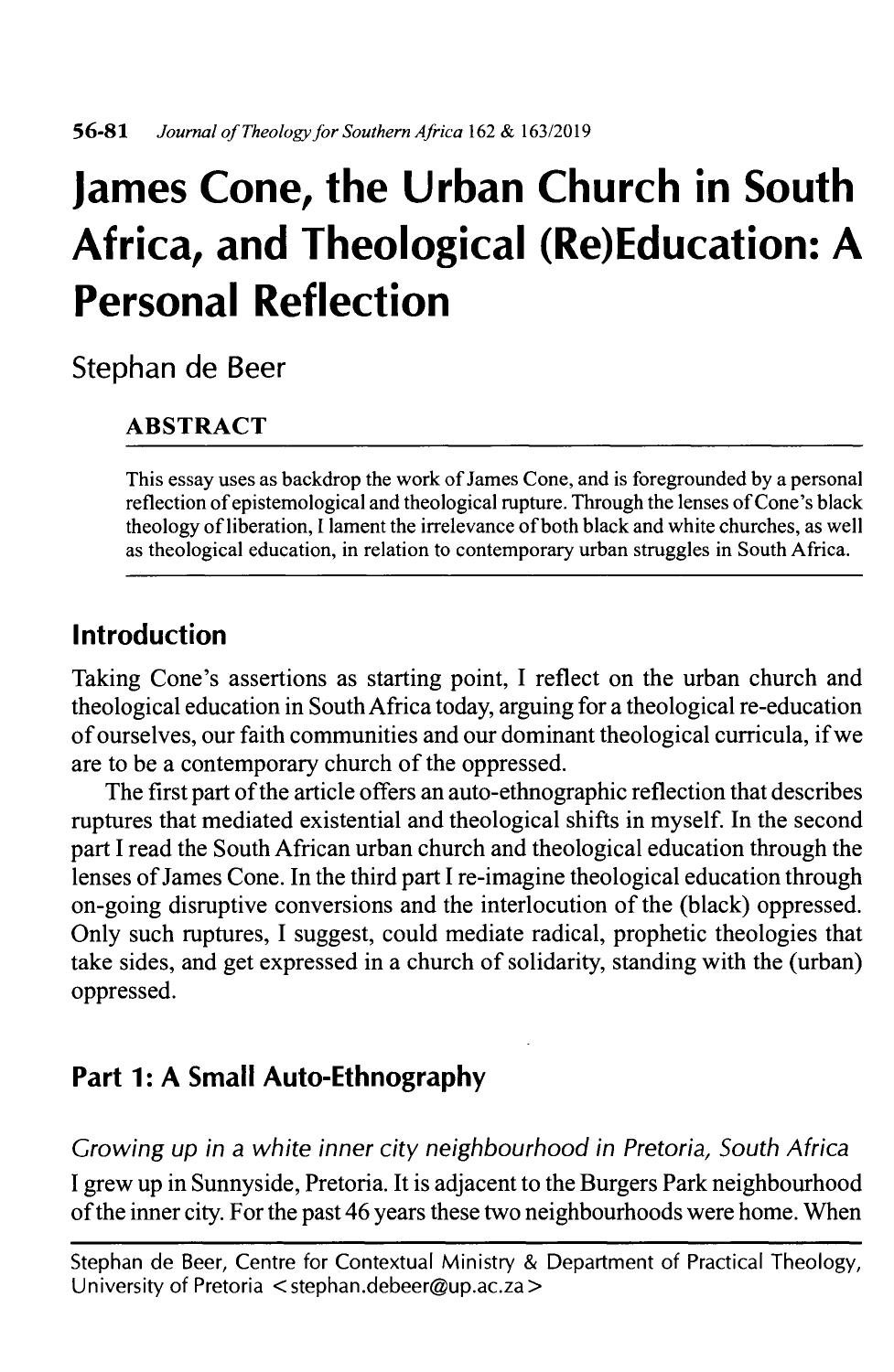I was young I felt sheltered by the streets and buildings; the voices of neighbours and noises of city life made me feel strangely protected. I felt embraced and had a sense that I belonged. I do not feel it everywhere. But I felt it here. And still do.

These neighbourhoods were all white when I grew up. Black people in Sunnyside were cleaners, gardeners, or domestic workers, mostly only in the city during working hours, or, if employed in one of the many apartment buildings lining the streets of this neighbourhood, living in so-called servant quarters at the back of these buildings. It was not until much later that I realised: the warmth and embrace I felt in the inner city was not shared by others. If you were homeless or poor or black, you were not welcomed in my neighbourhood. It was only meant for people "like us".

Even though this was an exclusively white neighbourhood when I grew up, it was often still regarded as inferior from the perspective of suburban whiteness, dominant in the apartheid capital city of South Africa. Those who stayed in Sunnyside as long-termresidents were often single-parent families (predominantly female-led), senior citizens or people finding themselves in gay and other subcultures, frowned upon by dominant white culture. Young working people, students or young families, mostly used Sunnyside as a springboard from where they would move to the surrounding suburbs once they were able to purchase property. Sunnyside, to most people who could afford to aspire to suburban living, was only ever a place of transition.

#### *Studying in a white Reformed theological institution*

I studied theology at the University of Pretoria between 1986 and 1991. There were no black students in our Faculty and only a handful of female students. Curiously, there were two Faculties of Theology at the same University, both serving white Afrikaner students of two Afrikaans Reformed denominations, which were also where professors of the Faculty of Theology were drawn from. Yet, in spite of such proximity of tradition, language and ethnicity, they were unable to collaborate at that point in one Faculty structure.<sup>1</sup>

Only later would the injustice of my theological education dawn on me. Whilst studying – until the inner city neighbourhood of Hillbrow in Johannesburg turned my personal and theological worlds upside down  $-1$  occupied a bubble of white, orthodox and intellectual theological preoccupation, that had little to do with the larger South African contexts we found ourselves in. We found it possible

**<sup>1</sup> Conrad Wethmar, "Theological Education in an Ecumenical Context: Principles and Procedures of the Pretoria Model,"** *Skrifen Kerk,* **21(2), (2000), 416-427.**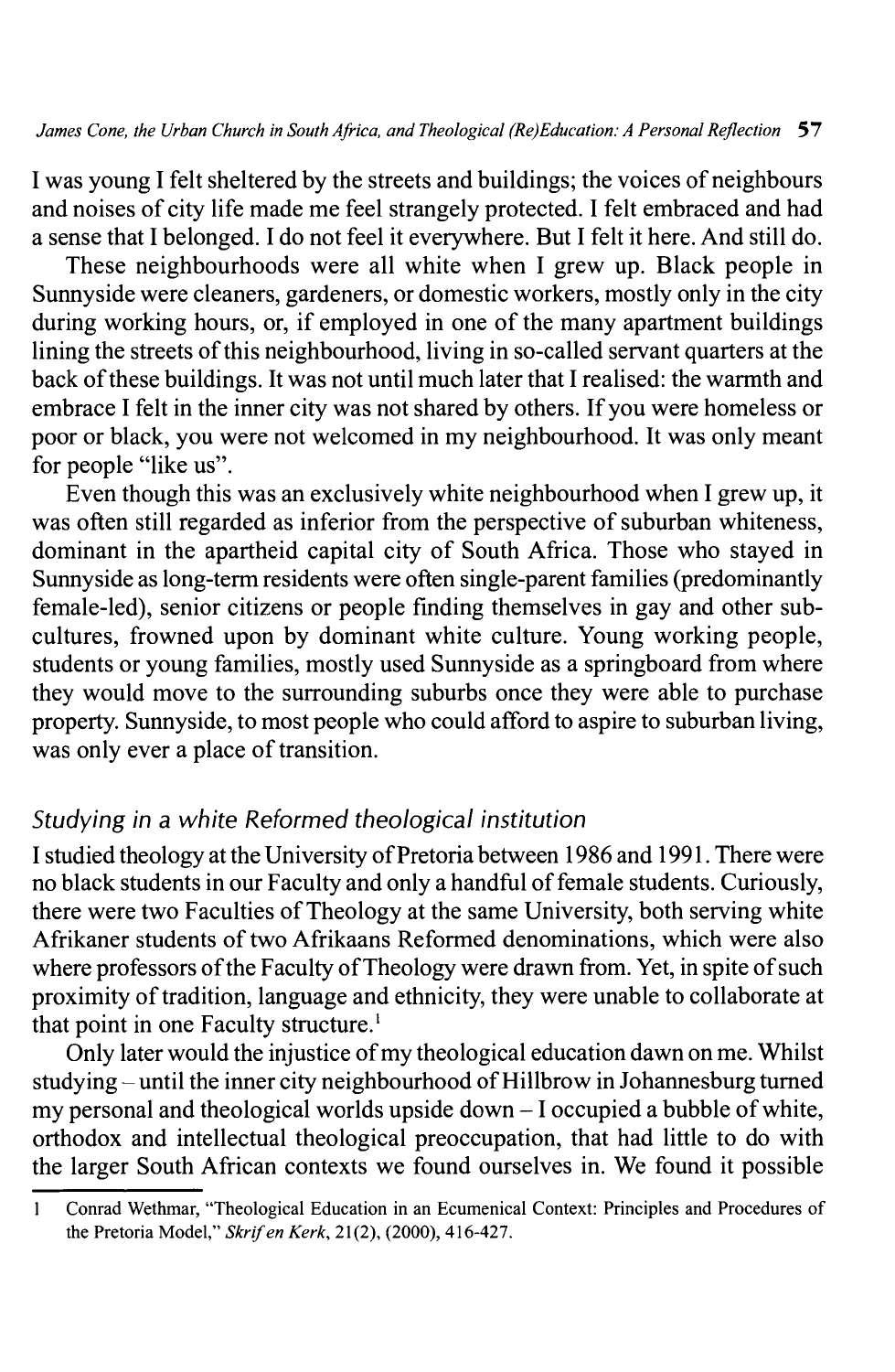to do theology as if in a vacuum, to intellectualize about a God of compassion and justice, as if our country was not burning, a few kilometres away, in the surrounding black townships.

By the mid-1980s, South Africa was in flames, with violent resistance and escalating insurgence from all borders, including the ones inside the country.<sup>2</sup>

In a context of growing resistance against the apartheid state, the response of the state was "to declare a state of emergency".3 In spite of growing resistance and a state of emergency, inside the building and classrooms of the Faculties of Theology, we went on with business as usual, still mostly embedded in a state theology so aptly and prophetically critiqued by the Kairos Document. That we were living in a country in which the vast majority of black inhabitants was excluded from that which we took for granted – and those resisting such exclusion persecuted, prosecuted and tortured - was not the content of our theological, or indeed ethical, enquiry.

## *Black children. In a white neighbourhood*

Somewhere during that time, I became aware of children living on the streets of Sunnyside, the neighbourhood I called home. They were black children at a time when Sunnyside was still a white neighbourhood. This was the end of the 1980s and beginning of the 1990s. It was the beginning of the end for the apartheid state. We were a few friends, concerned with children living vulnerably on the streets, and responding by creating the first overnight shelter for boys who were homeless in inner city Pretoria, in a vacant church building.

Our involvement with the boys was not driven by a political agenda, nor informed by a political theology, and we did not (yet) see their presence as a prophetic act in an exclusivist city. We felt compelled by the compassion of Christ. And yet, their presence represented a threat to the "white only" existence of this neighbourhood, but also of the entire city. Anyone standing in solidarity with them, was seen as reinforcing such a threat. Deeply vulnerable children, completely harmless, threatened the Afrikaner-establishment of Sunnyside to its core. What was simply a compassionate response, soon became tested and transformed, at least for me, by the literal fire of this immersion. It became an induction into the harsh racial politics of the city and its courts, and the accompanying silence of the church.

**<sup>2</sup> South African History Archive 2018, "Commemorating the End Conscription Campaign. A State of Emergency', [<http://www.saha.org.za/ecc25/ecc\\_under](http://www.saha.org.za/ecc25/ecc_under_a_state_of_emergencv.htm) a state of\_emergencv.htm>. retrieved 8 July 2018.**

**<sup>3</sup> South African History Archive 2018, "Commemorating the End Conscription Campaign. A State of Emergency", <[http://www.saha.org.za/ecc25/ecc](http://www.saha.org.za/ecc25/ecc_under_a_state_of_emergencv.htm) under a\_state\_of\_emergencv.htm>. retrieved 8 July 2018.**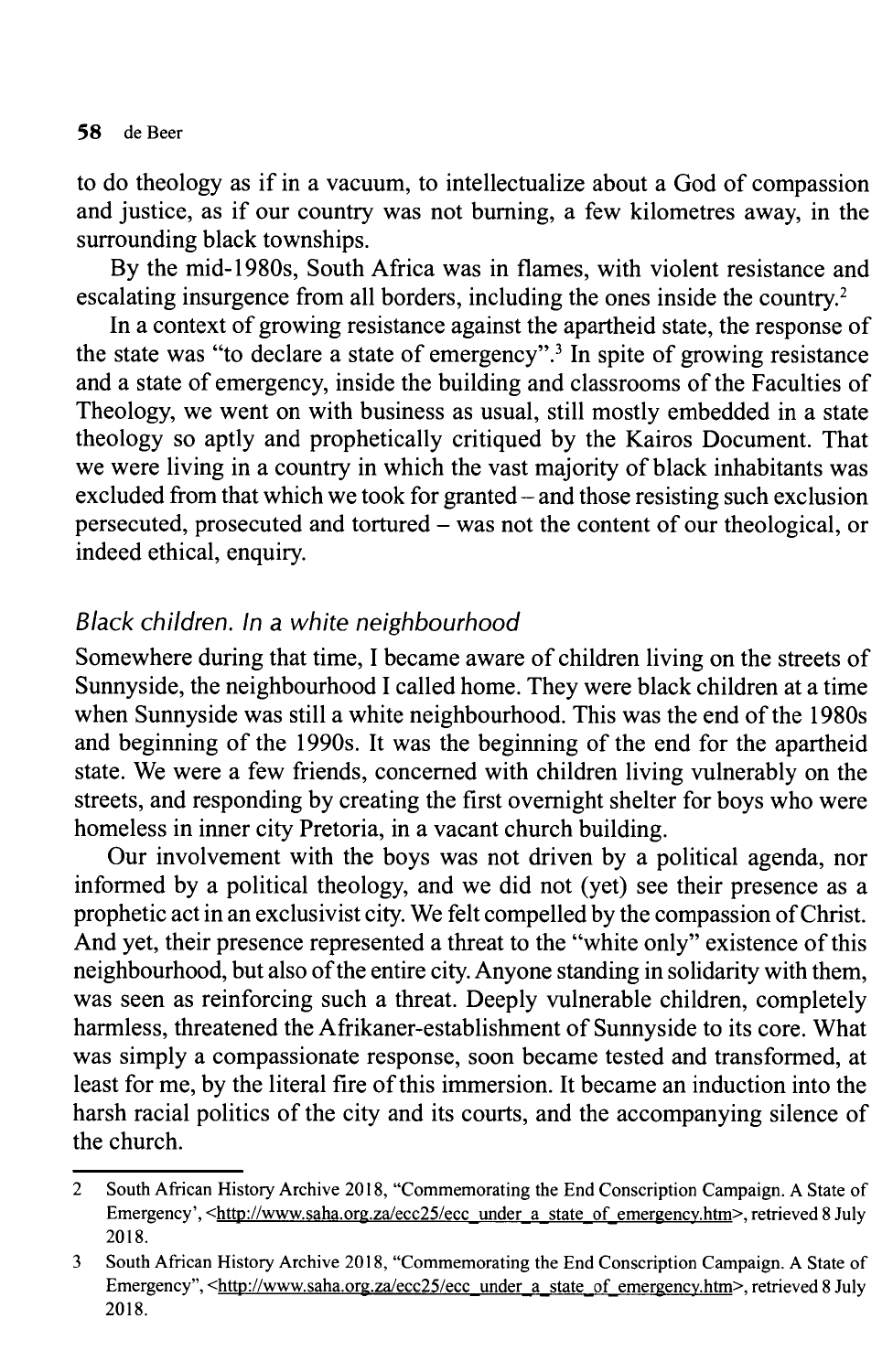#### *James Cone, the Urban Church in South Africa, and Theological (Re)Education: A Personal Reflection* **59**

Elsewhere,<sup>4</sup> in a book chapter with Genevieve James, we relate the events that occurred during this time. Months of harassment by police, and opposition by neighbouring businesses, were followed by a blaze that burnt down the church building, and 8 children died. An inquest followed to establish the cause of the fire, but arson could never be proven beyond any doubt.

Independent forensic investigator, David Klatzow,<sup>5</sup> relating the incident to Sylvia Walker, said: "From the beginning, it appeared obvious that this was no accident". In the account of Klatzow, $6$  the inquest that had to establish the cause of the fire, "became a mere repetition of many other inquests of its time". The prosecutor and magistrate displayed aggressive bias in favour of the police, with no one ever brought to task.

For Klatzow it was clear that " $(p)$ roper justice would have meant the prosecution ofthe white policemen", and yet, sadly, in those days it was not considered a real crime to kill a few black children – a tragic reflection of the times".<sup>7</sup>

Some churches provided support when we sheltered the boys, in the form of food, clothes and individuals volunteering their time. But when the fire occurred, questions had to be asked about the cause of the fire and whether there was foul play from the police or others. Suddenly the church became largely absent, with only a few individual church people still offering support.

For me personally, it started a completely new personal, political and theological journey, constituting "a theological conversion to 'justice'",<sup>8</sup> and what justice might look like in concrete terms.

#### *An African-American neighbourhood***,** *and Rev. B. Herbert Martin*

Not much later, I was due in Chicago to spend 6 months in an urban theological education programme. I ended up in the Brownsville neighbourhood on the near south side of Chicago, an African-American community with a rich history but also severe challenges. It was early April 1992.1 arrived shortly after the Rodney King trial and subsequent riots in inner city neighbourhoods in Los Angeles. As a young South African, I was stunned by the segregated nature of Chicagoan neighbourhoods, hardly seeing any other whites in this neighbourhood during my six months of living here.

**<sup>4</sup> S.F. de Beer & G.L. James, 2014, "Recovering a Gospel ofLove through Children: Shattering Faith, Knowledge and Justice", in** *Theology, Mission and Child: GlobalPerspectives***, edited by B. Preverte, K.J. White, C. Rosalee Velloso Ewell, & D.J. Konz (Eugene, OR, Wipf & Stock, 2014), 8082 .**

**<sup>5</sup> David Klatzow & Sylvia Walker,** *Steeped in Blood: The Life and Times ofa Forensic Scientist* **(Cape Town Zebra Press, 2010), 140.**

**<sup>6</sup> Klatzow & Walker,** *Steeped in Blood***, 141.**

**<sup>7</sup> Klatzow & Walker,** *Steeped in Blood***, 141.**

**<sup>8</sup> De Beer & James, "Recovering a Gospel ofLove through Children", 82.**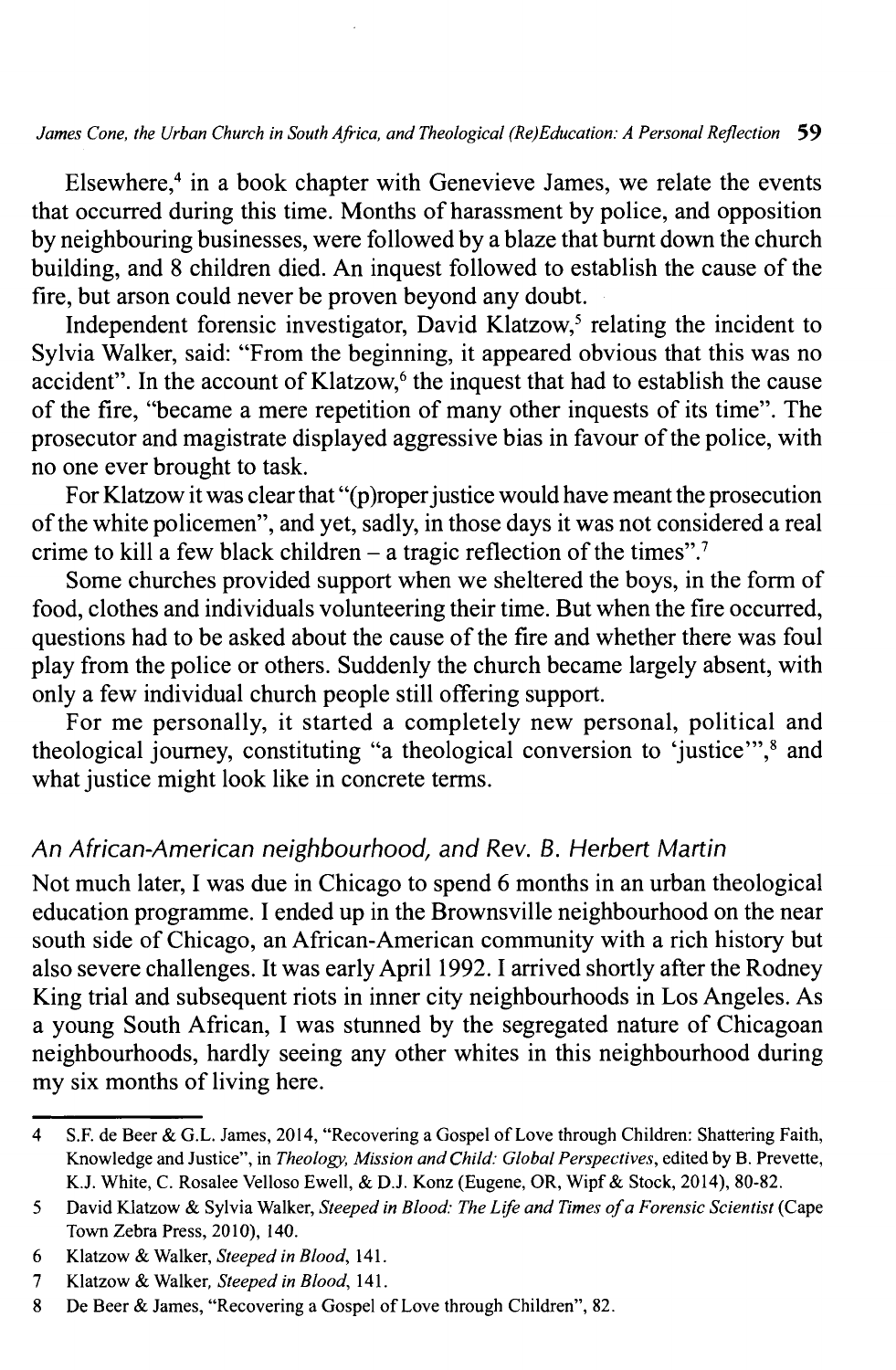I lived in the home of Rev. B. Herbert Martin, a black urban pastor-activist, who led the Progressive Community Church on Chicago's South Side, for many years. Herbert was my host, but also became a friend, mentor and provocateur. His life and commitments modelled a way of being an urban pastor, and an understanding of church, foreign to anything I was exposed to before. There was no dichotomy between pastoral and political action, or personal and professional commitments, as these were fused into an integrated way of being and living. The ecclesiology of his local church was shaped by the struggles of parishioners and community members alike. His understanding of urban pastorate is captured by his own words:

We have to exemplify the power of the resurrection daily and how that gospel applies to our liberation ... how do we teach it to people so it's more than just a recitation of Scripture? The pastor has to live that out in the community with the people outside of Sunday preaching.9

His pastoral understanding embraced the whole city, and he thought of himself as pastor to the City of Chicago.<sup>10</sup> He was deeply involved in the housing struggles of inner city neighbourhoods and the housing conditions of people living in nearby public housing projects. Many of his members came from these projects, and he himself lived in the neighbourhood. He became well-known for being the pastor of Chicago's first black mayor, Harold Washington, and committed himself to the advancement of black people, and people of colour generally, throughout his ministry. Unashamedly black, and in solidarity with his black neighbours, fighting for social, economic, political and spatial justice, yet at the same time he always maintained an unwavering commitment to reconciliation and inter-faith collaboration.

In the Progressive church community, I experienced an assertiveness flowing from a deep affirmation of life, self-worth, equality and dignity. Here black theology was lived, sung, preached and danced, even though I did not always understand everything cerebrally. But as the church oozed it, in and with their beings, I was socialized into it. What won me over was the deep immersion of B. Herbert and his congregation in the lives and struggles of their local black neighbourhoods, but also in the deeper struggles of humanity in the City of Chicago and its surroundings; the integrity (fusion) of spirituality and political action, and personal and professional commitment; and the warm hospitality shown to me as a young white SouthAfrican, representing the apartheid oppressor, by B. Herbert, my house mate Gregory D. Allen, as well as their immediate community. They

**<sup>9</sup> "The Centre for the Church and the Black Experience", Rev. B. Herbert Martin, [<https://cbe45.](https://cbe45.com/2016/04/14/rev-b-herbert-martin/) [com/2016/04/14/rev-b-herbert-martin/>](https://cbe45.com/2016/04/14/rev-b-herbert-martin/). retrieved 18 June 2018.**

**<sup>10</sup> Progressive Community Church, n.d, "About our Pastor", [<http://www,progressive-cc.org/about-1/](http://www,progressive-cc.org/about-1_/)>. retrieved 18 June 2018.**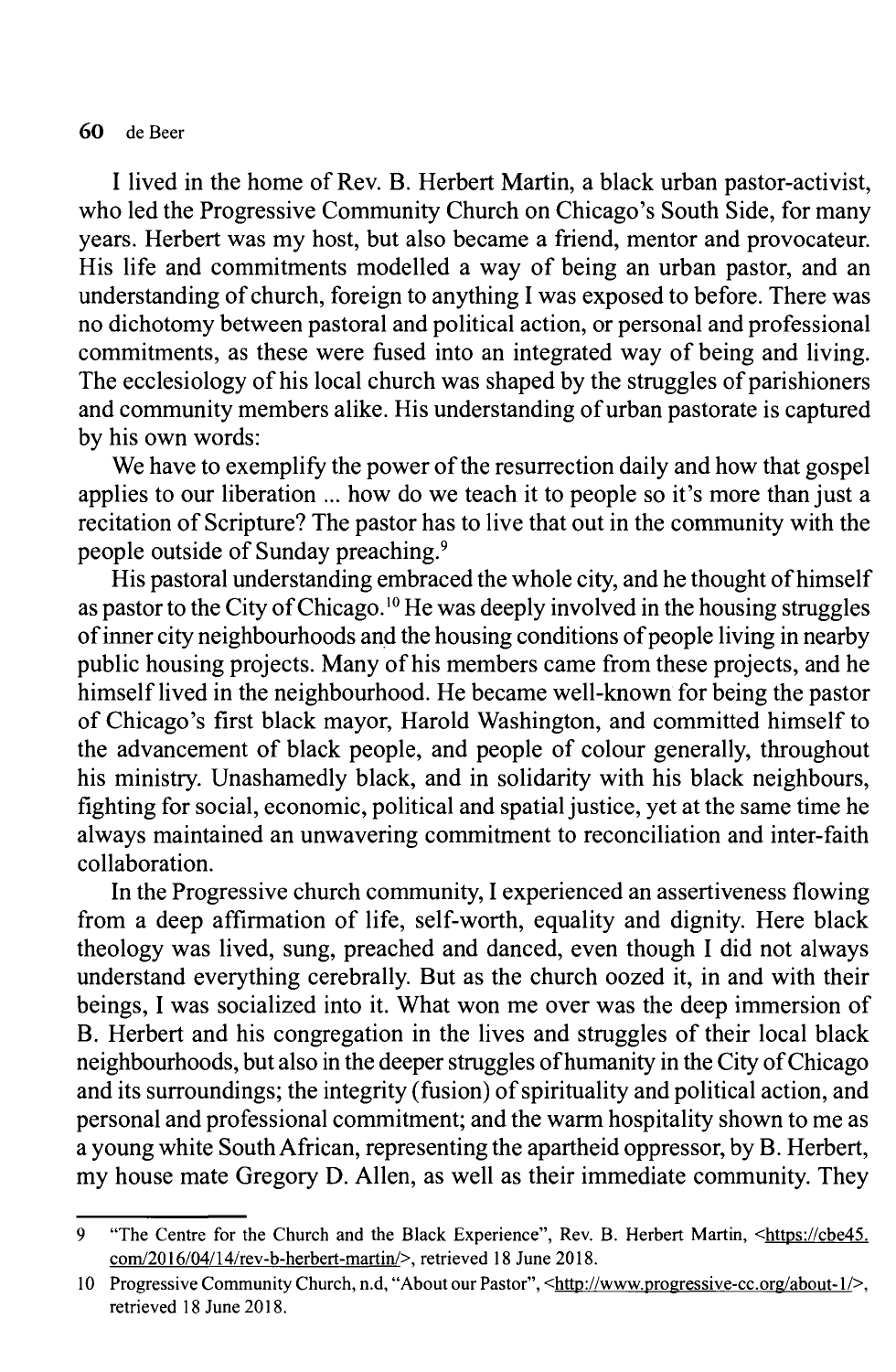needed not welcome nor embrace me unconditionally, but they did.

Their hospitality and kindness created a safe space for tough personal and theological re-education, and provided an invaluable lesson in prophetic love.

#### *Re-rooting, in* a *new South African inner city*

Returning to South Africa towards the end of 1992, I realized that something markedly happened to me. I had a deep sense that the preceding months of first the Elim Church, and then inner city Chicago, shifted my whole life orientation. I now asked: "Who is God? Who is God with? Who is God for?" I realised that God cannot be neutral although my faith previously would have had me believe in a neutral loving God, aloof from the suffering caused to millions of fellow South Africans.

Also during this time, in both course work and independent reading, I was exposed to theologies I was largely unexposed to up to this point.

**.. .the realities of children living on the streets of Sunnyside and Chicago... opened me to the Black Theology of Cone, the liberationist theological perspectives of Gutierrez, the challenge of Christ in the context ofblackness and Africanness**...".11

Upon my return, an opportunity arose to help establish a grass-root ecumenical community organization in Pretoria's inner city. The inner city neighbourhoods of Sunnyside and Burgers Park, all white in the early 1990s, became 90% black by 2000. In this context we had the opportunity to participate in re-storying the inner city, away from the exclusions and injustices of the past, and into a new era. Issues of race, class, and gender were intricately part of the dynamics we had to face on a daily basis.

In 1996 I was ordained in the Melodi ya Tshwane congregation of the Uniting Reformed Church, embraced by a church council that was predominantly made up of black domestic workers. At the moment of ordination, I had to sign the Belhar Confession, which was adopted by the Uniting Reformed Church.12 Signing the Belhar Confession for me became a very public way of committing myself to a God, who, "in a world full of injustice and enmity, is in a special way the God of the destitute, the poor and the wronged".<sup>13</sup> It became a desire to stand against "neutrality", taking sides existentially, theologically, and ecclesially.

**II De Beer & James, 83.**

**<sup>12</sup>** *The Confession ofBelhar* **(Belhar: LUS Publishers, 1986). The Belhar Confession was originally drafted in 1982, by the then Dutch Reformed Mission Church, as a theological response to Apartheid. In 1986 this denomination adopted the Belhar Confession as one oftheir statements of belief. After unification between the Dutch Reformed Mission Church and the Dutch Reformed Church in Africa, in 1994, the newly named Uniting Reformed Church (URCSA) also adopted the Belhar Confession as a statement ofbelief.**

<sup>13</sup> *The Confession of Belhar.*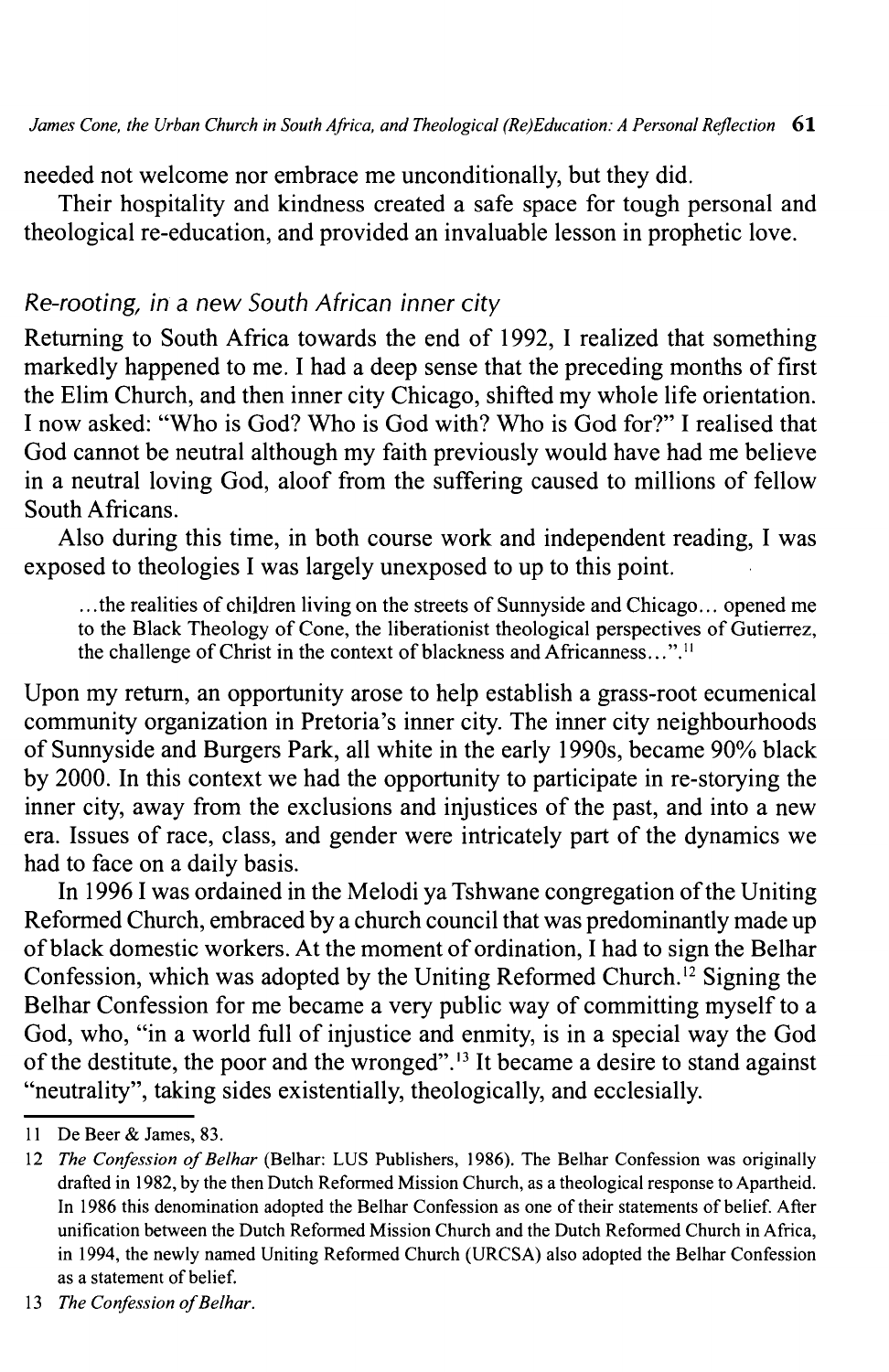# **Part 2: Reading the Urban Church and Theological Education through the Lens of James Cone**

## *The urban struggle*

Not a week goes by without urban protest in South Africa today. In places like Cape Town, Durban, Pretoria and Johannesburg, it could easily happen that 3 or 4 different neighbourhoods at the same time experience streets closed through barricades, burning tyres, and even violent clashes between police and protesters.<sup>14</sup> Protesters voice their anger and frustration at poor service delivery, lack of access to land, huge housing backlogs, corrupt government officials, and a myriad of other existential concerns affecting community well-being.

The protests are symptomatic of a deeply untransformed urban landscape, with persistent patterns of socio-spatial segregation, unequal access to health care, education and economic opportunity, and a collapse of social services in many communities. The majority of urban dwellers experiencing exclusion from good, accessible and affordable socio-economic and physical infrastructure happens to be black.

The socio-economic struggles of people are increasingly responded to by communities organizing themselves, activated by deep anger, frustration and pain, and growing impatient with false promises and delayed opportunity. Perkinson<sup>15</sup>speaks to an "insurgent beat" in the rough grounds of urban Detroit, but it also resembles what is currently happening in urban neighbourhoods around South Africa:

**.. .small cadres ofcitizenry - <sup>a</sup> few pastors, various community activists, the old "exiled" school board and city officials, renegade artists, some resolute retirees and animated youngsters finding common cause - organizing to push back**.16

It is disturbing how churches and church leaders  $-$  whether black or white  $-$  are hardly engaging in these protests, or in addressing the conditions causing protests. There are the rare exceptions in persons like emeritus-bishop Rubin Philip in

**<sup>14</sup> N. Gous, "Municipalities face protests almost every two days since start of 2018",** *Times Live***, (6 April 2018), [<https://www.timeslive.co.za/news/south-africa/2018-04-06-municipalities-face](https://www.timeslive.co.za/news/south-africa/2018-04-06-municipalities-face-protests-almost-everv%d6%betwo-davs-since%d6%bestart%d6%beof-2018/)[protests-almost-everv](https://www.timeslive.co.za/news/south-africa/2018-04-06-municipalities-face-protests-almost-everv%d6%betwo-davs-since%d6%bestart%d6%beof-2018/) two-davs-since start of-2018/>. retrieved 15 July 2018; G. Makhafola, "144 service delivery protests recorded in 2018 so far", ( 11 July 2018), [<https://www.iol.co.za/news/south](https://www.iol.co.za/news/south%d6%beafrica/144%d6%beservice-deliverv-protests-recorded%d6%bein2018%d6%be-so-far-15961274) africa/144 [service-deliverv-protests-recorded־in2018](https://www.iol.co.za/news/south%d6%beafrica/144%d6%beservice-deliverv-protests-recorded%d6%bein2018%d6%be-so-far-15961274) -so-far-15961274>. retrieved <sup>15</sup> July 2018; G. Quintal, "Service delivery protests increasing and most are violent",** *Times Live,* **(14 May 2018), <[https://www.timeslive.co.za/news/south-africa/2018-05-14-service-deliverv-protests-increasing-and](https://www.timeslive.co.za/news/south-africa/2018-05-14-service-deliverv-protests-increasing-and-)most-are-violent/>. retrieved 12 July 2018.**

**<sup>15</sup> James W. Perkinson,** *Messianism, Against Christology: Resistance Movements, FolkArts, andEmpire* **(New York: Palgrave Macmillan, 2013), 170.**

**<sup>16</sup> Perkinson,** *Messianism Against Christology,* **170.**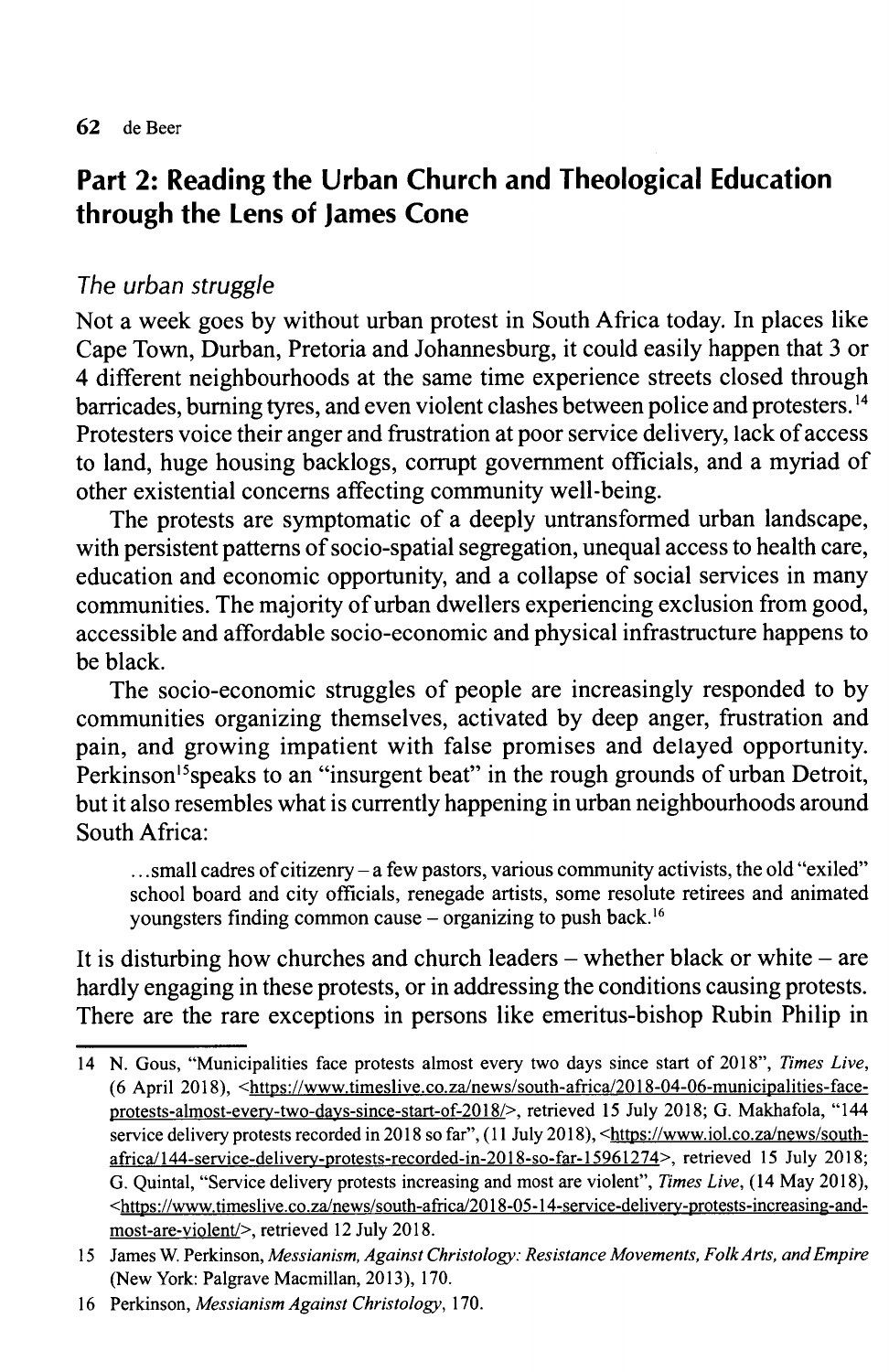Durban<sup>17</sup> or Bishop Paul Verryn.<sup>18</sup> But generally speaking, the systemic exclusion ofa people, over generations, are hardly considered liturgically or in our preaching.

This was one of James Cone's<sup>19</sup> greatest concerns, even 50 years ago. With reference to escalating riots in poor, predominantly black, urban communities in the US, Cone spoke of how church leaders would rather condemn the riots than the evil that creates the conditions for riots in the first place. Cone, in response, had these harsh words to say: "when a minister condemns the rioters and blesses by silence the conditions which produce the riots, he gives up his credentials to be a Christian minister, and becomes inhuman".20 In how far have our ministers, theologians, and churches therefore seized to be human, at worst, or to be mediators ofgood news, at least, ifwe fail to concretely engage the conditions faced by the majorities living on our urban fringes?

#### *The state ofthe urban church in South Africa today*

One cannot speak ofone urban church. The church in urban South Africa is more heterogeneous than ever before, and at the same time marked by deep divisions. With some refreshing exceptions, the dominant expression of the church is still rather segregated. I would like to briefly distinguish between different urban church expressions in South Africa today, without offering a conclusive analysis.

The *mainstream denominational church* in many *city centres* shifted from being all white in the 1980s and early 1990s, to becoming transitional churches in the  $1990s$  – with some hopeful signs of learning how to become authentically inclusive and multi-racial  $-$  to, today, becoming predominantly black churches. Often these churches have become commuter churches failing to embrace local urban issues on their agenda.

The *mainstream denominational church in suburbs* have remained largely white, liturgically and otherwise, even if they became more multi-cultural. The occasional trickle of vernacular songs or prayers have not necessarily helped to transform the church at its core. The agendas of these churches mostly fail to reflect the urban struggle in its intensity and diversity.

The *mainstream denominational church in urban townships* remains a black church. There are often huge resource deficits in many of these churches, and resource-strong members have often left for suburban or city centre churches.

**<sup>17</sup> Ethekwini Living Legends, Bishop Rubin Phillip, (n.d.). [<http://ethekwinilivinglegends.com/portfolio](http://ethekwinilivinglegends.com/portfolio%d6%beitems/bishop%d6%berubin%d6%bephillip/) [items/bishop](http://ethekwinilivinglegends.com/portfolio%d6%beitems/bishop%d6%berubin%d6%bephillip/) rubin phillip/>. retrieved 15 July 2018.**

**<sup>18</sup> Christa Kuljian,** *Sanctuary: How an Inner-city Church Spilled onto a Sidewalk* **(Johannesburg: Jacana Media, 2013); A. Saba, "Liberation theologian practices what he preaches",** *Mail & Guardian* **(24 March 2016).**

**<sup>19</sup> James H. Cone,** *Black Theology andBlack Power* **(New York: The Seabury Press, 1969), 80.**

<sup>20</sup> Cone, *Black Theology and Black Power*, 80.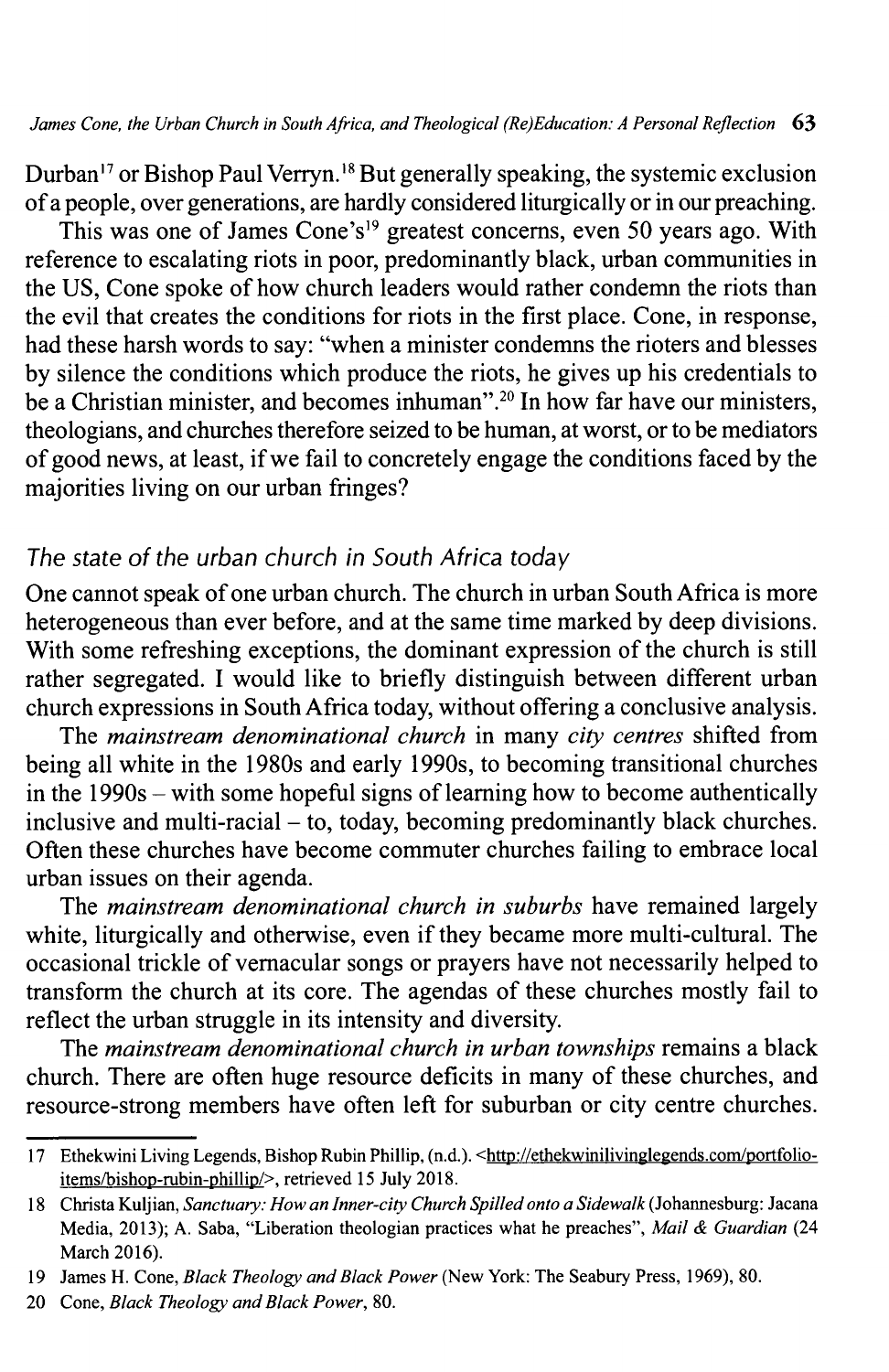At one level, many members of such churches might themselves be extremely vulnerable, the church being a safe haven and (only) place of pastoral and other nurture. However, at another level, one has to interrogate whether the average mainstream denominational church in urban townships have done the hard work ofdeveloping appropriate (black) urban theologies, speaking concretely into the longings for liberation of the black masses; and standing vigorously in solidarity with movements that work for such liberation.

In the past, some such churches have shown deep solidarity with the struggles for liberation. And yet, are post-apartheid urban struggles such as the scourge of substance addiction, violence against women and children, or perpetual unemployment and homelessness, dealt with in sufficiently systematic and systemic ways by urban township churches today? Mangayi<sup>21</sup> speaks of the contemporary urban township church as a potential asset of urban life. But this asset needs to be optimally acknowledged as such – mobilized, organized, and offered -if it is to be a liberating source for vulnerable urban township people and neighbourhoods.

*Pentecostal and charismatic churches* come in different forms, shapes and sizes. There are those that have become more mainstream and well-established in the SouthAfrican ecumenical landscape, ranging from more conservative to rather progressive, socio-theologically. They are scattered across the urban landscape, and might or might not engage urban issues intentionally. There are smaller and emerging expressions that combine charismatic or Pentecostal spirituality with a strong commitment to social justice, in some cases very deliberately discerning an urban agenda. Molobi<sup>22</sup> offers an insightful account of how some Pentecostal churches in urban townships really provide empowering spaces to the weakest and most vulnerable members of society.

There is also a proliferation of small, storefront churches in inner city areas or urban informal settlements, usually independent, entrepreneurial, and to differing degrees engaging the broader ecumenical church in the city. That they are located in struggling urban areas, is often coincidence or a matter of affordability rather than choice. And yet, the presence of these churches also contribute, often unintentionally, to a unique sense of urban place-making.<sup>23</sup> In addition, many of these churches  $-$  being migrant churches themselves  $-$  provide a spiritual home

**<sup>21</sup> L. Mangayi, "Mission in an African city: discovering the township church as an asset towards local economic development in Tshwane" (Pretoria: University of South Africa, Unpublished DTh thesis, 2016).**

**<sup>22</sup> Victor Molobi, "Living in the townships: an appraisal ofPentecostal social ministry in Tshwane",** *HTS Teologiese Studies***/***Theological Studies***, <sup>70</sup> (3), (2014), <http://dx.doi.**0**[rg/l0.4102/hts.v70i3.2791](http://dx.doi.0rg/l_0.4102/hts.v70i3.2791_) >.**

<sup>23</sup> M. Ribbens & S.F. De Beer, 2017, "Churches claiming a right to the city? Lived urbanisms in the **City of Tshwane",** *HTS Teologiese Studies/Theological Studies* **73(3), (2017) a4690, [<https://doi.](https://doi.ore/10.4102/hts._v7313.4690) [ore/10.4102/hts.v7313.4690](https://doi.ore/10.4102/hts._v7313.4690)>.**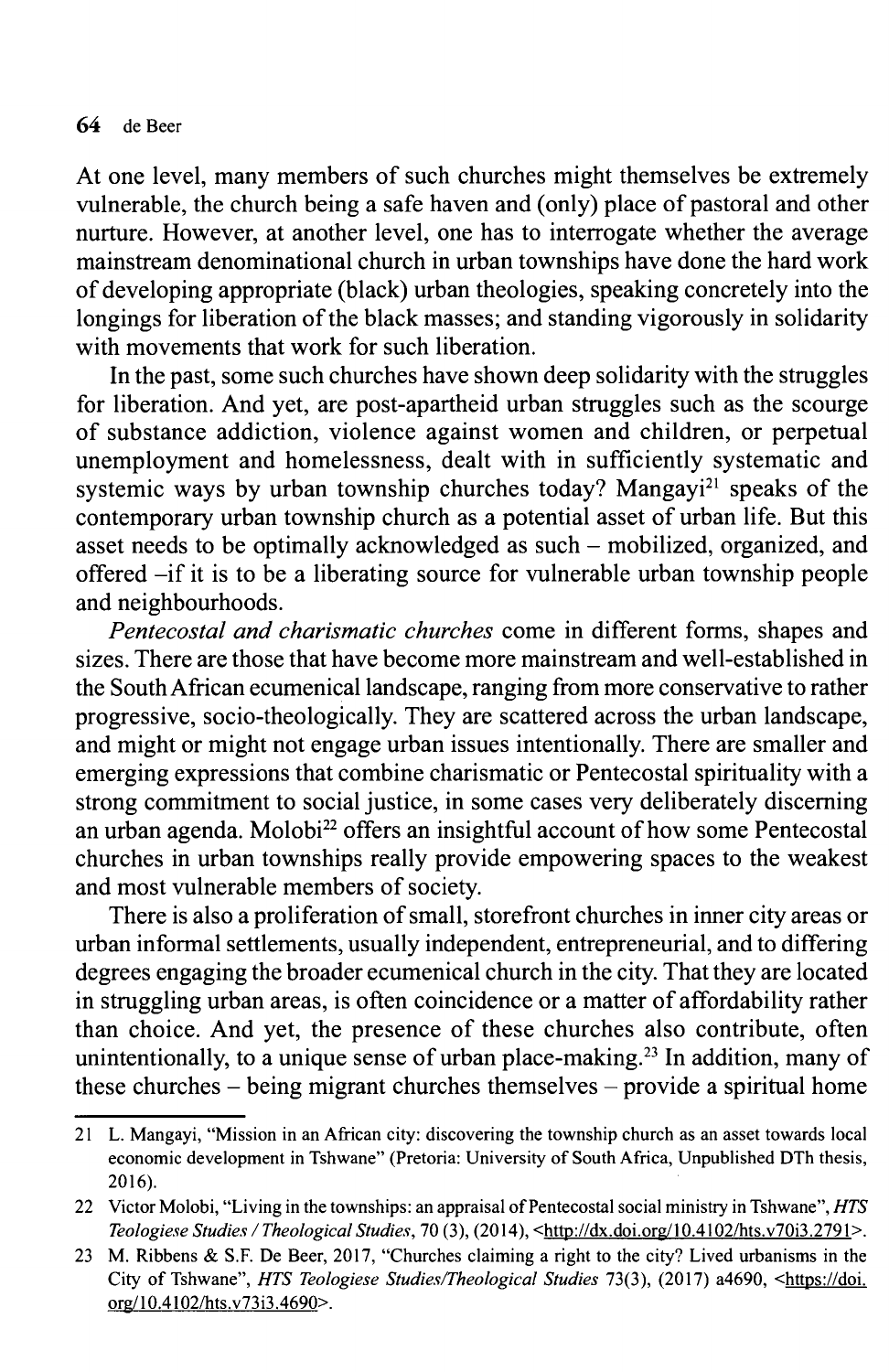to transnational migrants who otherwise might feel themselves utterly isolated.<sup>24</sup>

In recent years, sadly, the integrity of independent Pentecostal and charismatic churches has been compromised by notorious examples of charlatan theologians using dubious methods to attract members and money, with false promises of hope.25 In cities there is a spectrum of such churches practising prosperity theologies, often preying on the urban poor, but also capitalizing on the middleclass aspirations of the new professional classes, equating Christ and capital.

Urban centres also host most of the larger *mega-churches* that could come in the form of single congregations, churches with multiple campuses in the same city, or sometimes the same church, 'franchised' in different urban centres across the country. Such churches could differ substantially in terms of theology, spirituality, demographic representation, or engagement with issues of social transformation or justice in the broadest sense of the word. The Christian Revival Centre (Bloemfontein, Pretoria, Nelspruit), Grace Bible Church (Johannesburg), Rivers Church (Sandton), Common Ground (Cape Town) or Moreleta Park Dutch Reformed Church (Pretoria) are all examples of mega-churches in urban centres, but cannot be painted with one broad stroke.

*African InitiatedChurches (AICs)* span the urban and rural landscape in South Africa. In cities like Pretoria, these indigenous expressions of Christianity are often making innovative use of urban public spaces, at strategic access points to the city, in natural urban spaces under trees or next to streams, but also worshipping in physical structures, often in poorer urban areas. Being the fastest growing churches in South Africa today, they often remain marginal, socially and economically,  $26$ but also theologically and institutionally. And yet, Öhlmann and Gräb<sup>27</sup>assert the enormous potential ofAICs as agents of community development.

Apart from the church as worshipping community,*faith-based organizations (FBOs)* are working in urban areas in response to socio-economic challenges, in some urban neighbourhoods being the only or most significant agents of community development. Such FBOs might be denominational, ecumenical or independent, but what distinguishes them from other non-profit organizations, is their overt faith-based orientation. Swart<sup>28</sup> illustrates how such organizations

**<sup>24</sup> W. Renkin, "Responses to migration: Tensions and ambiguities of churches in Pretoria Central and Mamelodi East",** *HTS Teologiese Studies/Theological Studies* **73(3), (2017), a4725. <[https://doi.](https://doi.ore/10.4102/hts._v7313.4725) [ore/10.4102/hts.v7313.4725](https://doi.ore/10.4102/hts._v7313.4725)>.**

<sup>25</sup> G. **Mhlungu,** "The rise and rise of the charismatic church", City Press (27 March 2016).

**<sup>26</sup> P. Öhlmann, M-L. Frost & W. Gräb, "African Initiated Churches' potential as development actors",** *HTS Teologiese Studies/Theological Studies* **72(4), (2016), a3825. <http://dx.doi.**0**[rg/l0.4102/hts.](http://dx.doi.0rg/l0.4102/hts.v72i4.3825) [v72i4.3825>](http://dx.doi.0rg/l0.4102/hts.v72i4.3825).**

**<sup>27</sup> Öhlmann, Frost & Gräb, "African Initiated Churches' potential as development actors", 2016.**

**<sup>28</sup> Ignatius Swart,** *The church and the Development Debate: Perspectives on a Fourth Generation Approach* **(Stellenbosch: SUN Press, 2006).**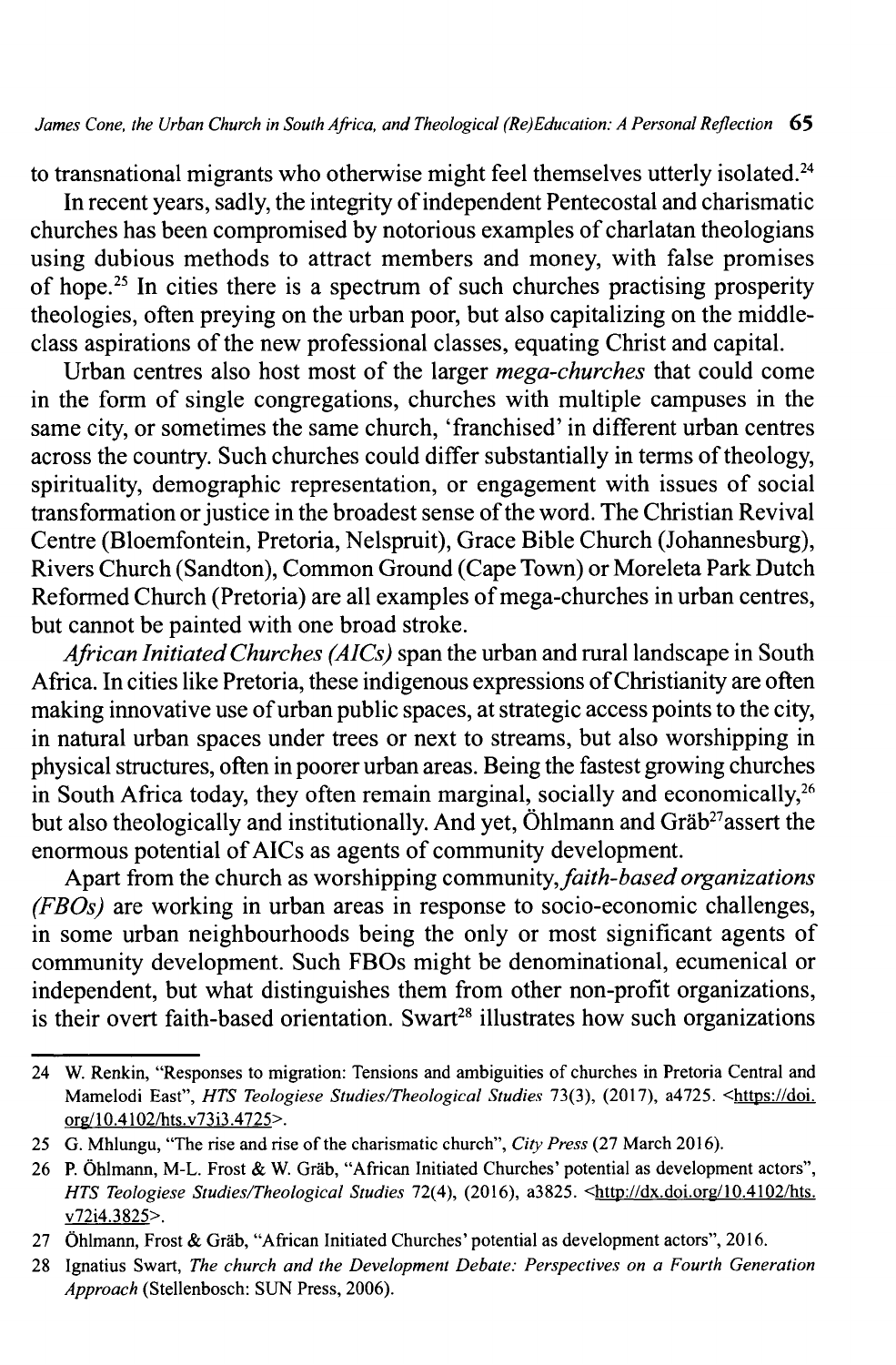mostly engage development in the form of relief or community development activities. According to Swart the church, or FBOs, mostly fail to contribute to advocacy, policy or social justice agendas, and almost never participate in local or global social movements, aimed at deeper transformational change at systemic levels.

One could indeed interrogate in how far diverse expressions described above, correlate with Cone's description of a black church, and in how  $far - even$  where the majority of members happen to be black people – many of these rather remain expressions of dominant, Western ecclesiological constructs, exported uncritically into local urban contexts.

#### *The white church in the city*

Let me for a moment turn to the "white church". It is sad that  $-$  in general terms - we still need to speak of <sup>a</sup> white church and <sup>a</sup> black church (literally, in terms ofskin colour) in the South African context. Our racial and economic captivities have not been adequately confronted and transformed after 1994. The rainbow has always been a myth, but especially so in most mainstream churches. When urban neighbourhoods changed from white to black, most white people moved away, and most white churches closed their doors, failing to adapt to urban change.

For as long as white churches leave neighbourhoods that have become predominantly black, racism persists. For as long as white students of theology assume that one day they too will serve white only congregations (or black students black congregations) racism persists. One can say that two of the most untransformed spaces in South Africa today are so-called Model C schools (public schools that were previously all white)<sup>29</sup> and white suburban churches. Here our cultural captivity tends to overrule our spiritual or faith commitments to participate in a transformed reality. These are the last bastions where white power and privilege can continue unchallenged, or so people think. We hide our subtle white superiority behind language and other debates, to make sure we can continue to perpetuate our comfortable positions of power and privilege.

Cone says: "Racism has been a part of the life of the church so long that it is virtually impossible for even the "good" members to recognize the bigotry perpetuated by the church".<sup>30</sup> The departure of white churches from predominantly black areas are not considered by the white church to be a possible expression of racism. In fact, says Cone:

**With its all-white congregations, it makes racism a respectable attitude. By remaining**

**<sup>29</sup> R. Southall, "Race and class still define our schools",** *Mail & Guardian***, (11 March 2016).**

**<sup>30</sup> Cone,** *Black Theology andBlack Power***, 72.**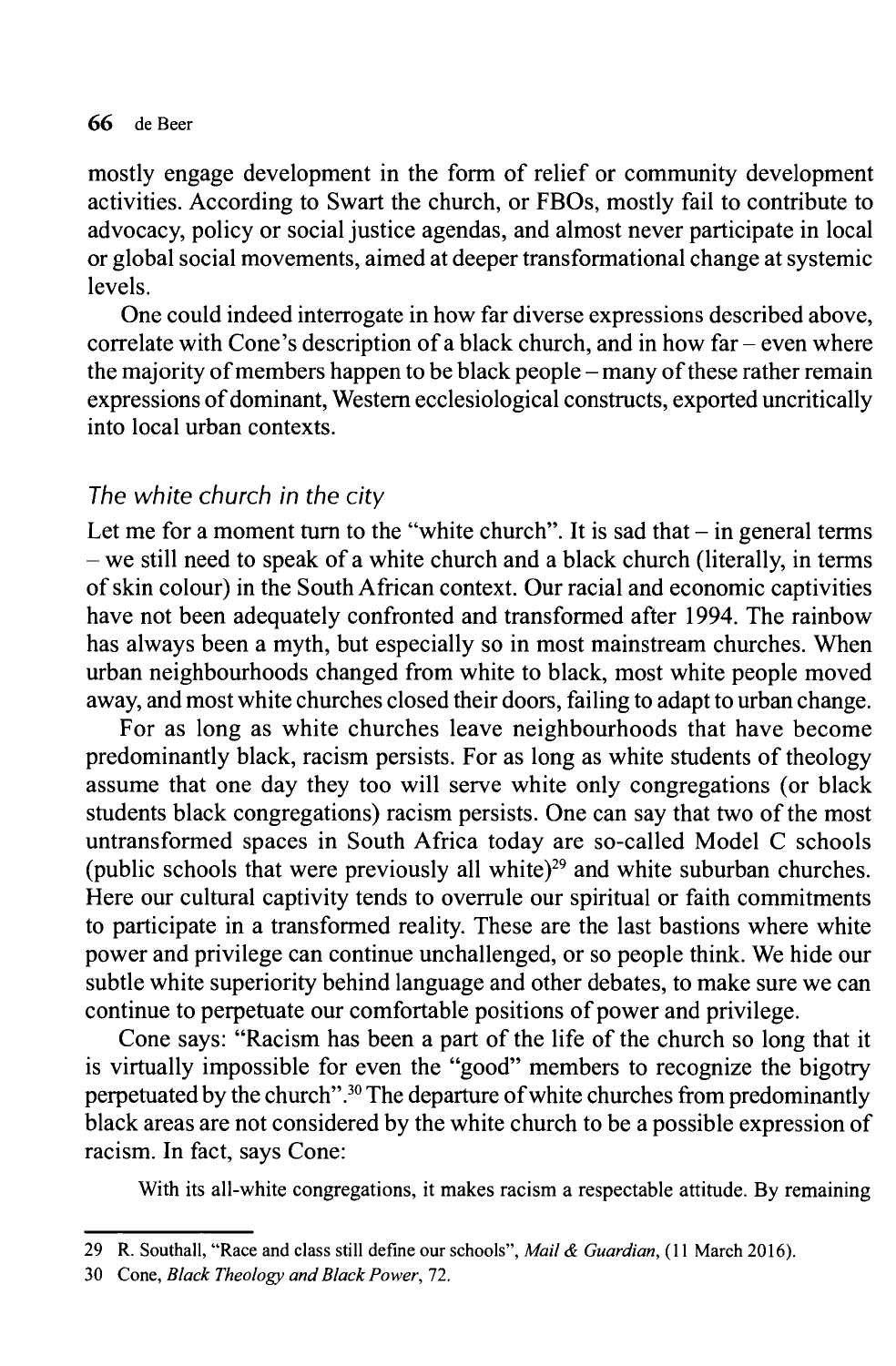**silent it creates an ethos which dehumanized blacks. It is the Church which preaches that blacks are inferior to whites -ifnot by word, certainly by 'moral' example**".31

Cone would probably have said the departure of whites and white institutions from neighbourhoods that became black, is to preach white superiority, "if not by word, certainly by... example".<sup>32</sup>

In relation to injustice and racism, Cone holds that "the Church, with the exception of a few isolated individuals, voices its condemnation in the style of resolutions that are usually equivocal and almost totally unproductive".<sup>33</sup> Such a church probably moved beyond overt racism to a more liberal stance, articulating the right language but without necessarily being in solidarity with the oppressed. What he pleads for is a church that "should speak in a style which avoid abstractions".34 Their personal, political and congregational commitment should be coherent. In the context from which he wrote, it had to be expressed in incamational solidarity with the struggles of oppressed (black) people.

In clinging to power, Jesus taught, we run the risk of losing everything. In letting go of exclusivist, superior power, we stand a chance of gaining our lives. This has become particularly true in urban neighbourhoods where (white) churches wanting to cling to traditional self-identities, often had to close their doors, whilst those churches willing to explore and embrace a more inclusive identify, found exciting new ways of being church and human, together. There are some exceptions of predominantly white churches engaging deeply with realities of urban suffering through their budgets, people and preaching.

## *The black church in the city*

Cone says that much has been said about "the oppressive character of the white church",35 but if such criticism is not also applied to the black church, it "is hypocritical and serves for a camouflage of our own shortcomings and sins".<sup>36</sup> He then raises serious, self-critical questions: "(W)hen does the black church's actions deny its faith? What are the activities in our churches that should not only be rejected as unchristian but also exposed as demonic? What are the evils in our church and community that we should commit ourselves to destroy?"37

**<sup>31</sup> Cone,** *Black Theology andBlack Power***, 74.**

**<sup>32</sup> Cone,** *Black Theology andBlack Power***, 74.**

**<sup>33</sup> Cone,** *Black Theology andBlack Power***, 80.**

**<sup>34</sup> Cone,** *Black Theology andBlack Power***, 80.**

**<sup>35</sup> James Cone, "Black Theology and the Black Church: Where do We Go from Here?",** *CrossCurrents***, Vol. 27, N0.2 (1977), 151.**

**<sup>36</sup> Cone, "Black Theology and the Black Church", 151152 .**

**<sup>37</sup> Cone, "Black Theology and the Black Church", 151.**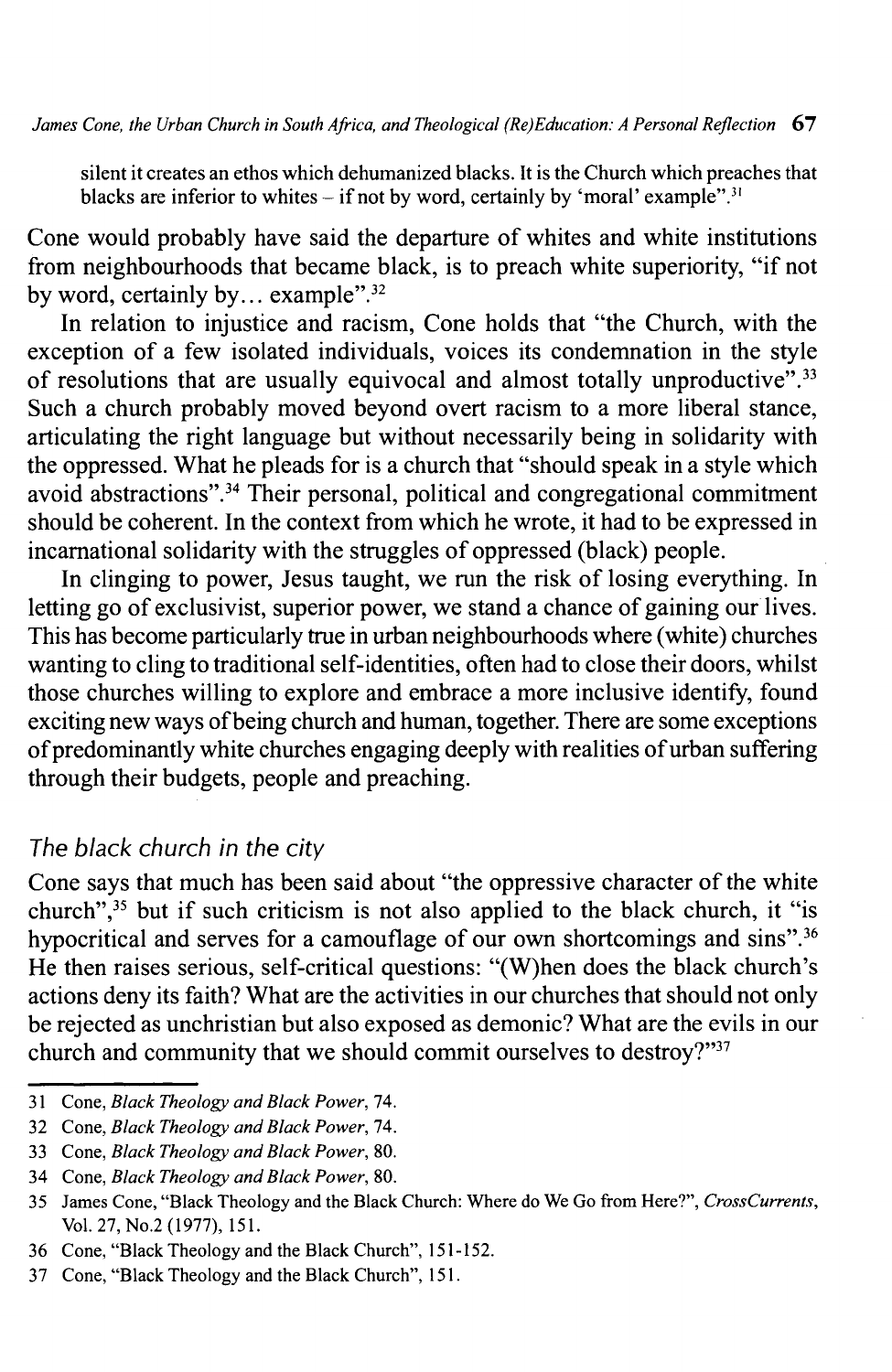The starting point in engaging these and other questions, had to be, in Cone's mind, "the development of a black frame of reference that many called  $60$  thack theology"<sup>38</sup> Such a theology is at the same time a theology of liberation characterized by its "historical fight for justice."39 For Cone this had to be the real yardstick for "the authenticity of our faith", but also the integrity of being church - our commitment to liberation. Cone said: "Either we mean what we say about liberation or we do not."40

Once he established the yardstick by which to measure authenticity, he then applies that same yardstick to the black church in NorthAmerica, with penetrating critique. Cone's reading of the black church was that it was more committed to the amounts of money raised for church buildings or pastors' anniversaries than to the fight for iustice and liberation.<sup>41</sup> The church actually became "a hindrance to black liberation, because black preachers and church members appear to be more concerned about their own institutional survival than the freedom of poor people in their communities".<sup>42</sup> This he wrote in 1977, but it has become perhaps even truer today, also in the context of the black church in South Africa.

In addition, Cone suggests that the black church too often sought to be like the white church, and, in the process, rather than being agents of liberation in their communities, "rather, drained the community". $43$  Based on this critique, he then called the black church to conversion: "to change their style and honour the suffering of the black masses, proclaiming the gospel of the black Christ".<sup>44</sup>

By and large the urban church, whether white, black or mixed, have failed to engage urban South Africa in adequate, responsible ways. In the language of Cone, the urban church in South Africa, at large – even the black church – has seized to be black, because of its failure to be in deep, concrete solidarity with the perpetual oppression of black "non-persons".

#### *The state oftheological education: reproducing urban illiterates*

I have described my own theological education between 1985 and 1991, and how the children of Sunnyside and the experience of inner city Chicago served to theologically re-educate me. The largely white, suburban theology that I was taught, never incarnated itself properly in the changing urban contexts of South

**<sup>38</sup> Cone, "Black Theology and the Black Church", 150.**

**<sup>39</sup> Cone, "Black Theology and the Black Church", 152.**

**<sup>40</sup> Cone, "Black Theology and the Black Church", 152.**

**<sup>41</sup> Cone, "Black Theology and the Black Church", 152.**

**<sup>42</sup> Cone, "Black Theology and the Black Church", 152.**

**<sup>43</sup> Cone,** *Black Theology andBlack Power***, 114.**

**<sup>44</sup> Cone,** *Black Theology andBlack Power***, 114.**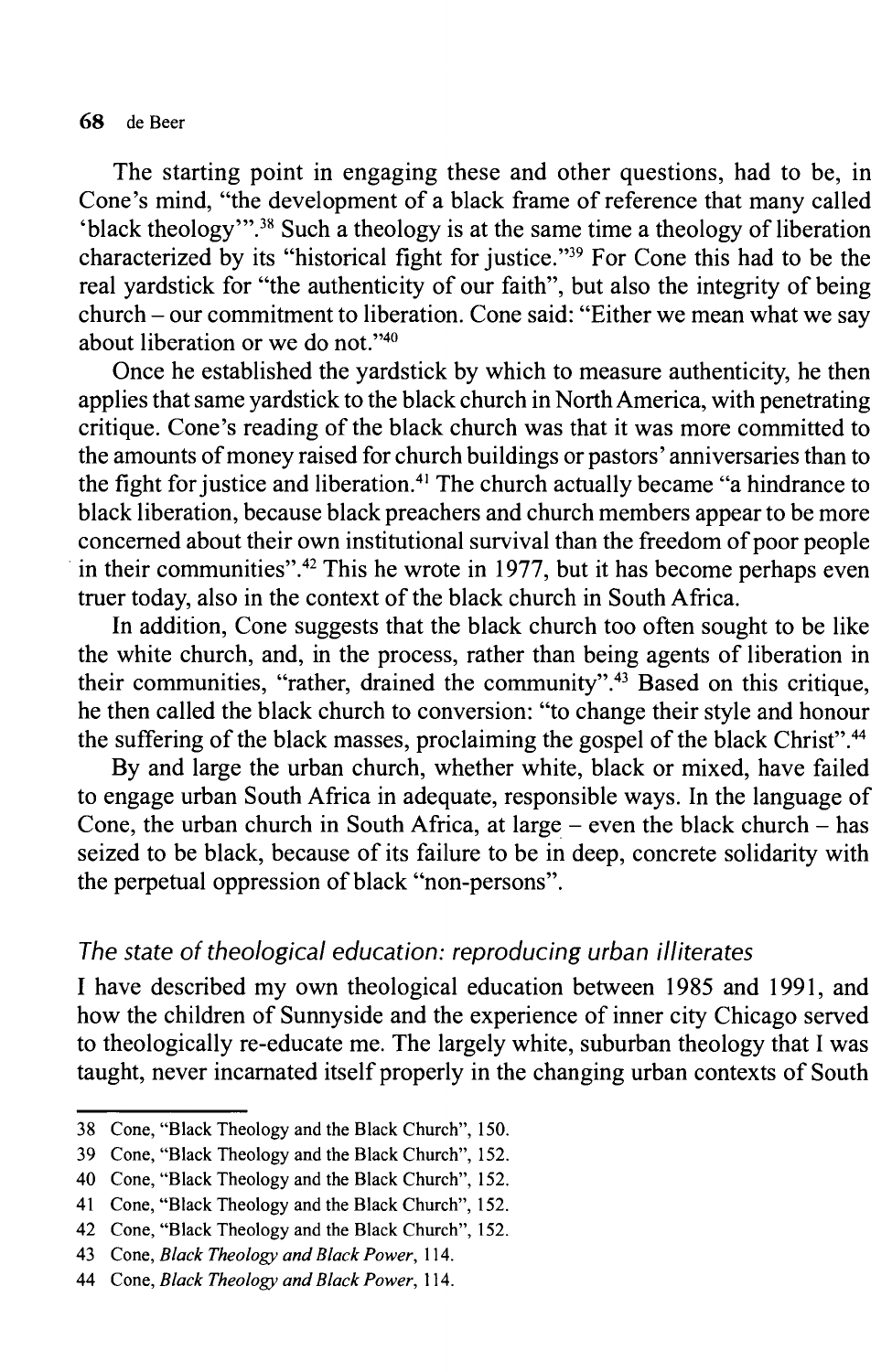African cities. The real question is whether the state of theological education today is much different.

Cone raised this as a great challenge already in 1969, and, disturbingly, his challenge seems to be as relevant almost 50 years later. Cone said, way back then,

**The seminaries in America are probably the most obvious sign of the irrelevance of theology to life. Their initiative in responding to the crisis of black people in America is virtually unnoticeable. Their curriculum generally is designed for young white men and women who are preparing to serve all-white churches**.45

Even if  $60-70\%$  of the student population in a school of theology are black, the dominant discourse might still be couched in the language of white theology, white theologians and white churches, especially if the majority of lecturers represent white locations.

Although Cone argued that there are helpful European theologians such as Barth and Bonhoeffer, who "may serve as examples of how to relate theology to life", their validity remained limited as they could not be helpful "in defining our major issues".46 In every generation and every context, a people need to construct their own theologies in response to defining their own major issues. In every context people need to ask anew, what will the good news look like, concretely so, in our specific reality.

Cone spoke of conditions of revolution in the United States, to which the white church was dumb-founded. In the 1980s when black communities were burning, we were trained in a theology that was completely disconnected. Boesak spoke of "(t)he active cooperation of Christian theology on the one hand and the appalling silence and indifference on the other",<sup>47</sup> in relation to first black slavery and then apartheid.

The pertinent question today becomes: could it be that we are in a new stage of revolution, marked by growing urban protest in communities across the South African landscape, and are we, once again, dead silent as a church and as institutions doing theological education? Could it be that history simply repeats itself, and that our lack of both prophetic discernment of the signs of the times, as well as prophetic naming of that which deals death today, would be held against us in future?

Cone, from a black perspective, asked this very simple but provocative question: "Could a black man hope that there are still others who, as theologians, will join the oppressed in their fight for freedom?"<sup>48</sup> I translate this as asking,

**<sup>45</sup> Cone,** *Black Theology andBlack Power***, 114.**

**<sup>46</sup> Cone,** *Black Theology andBlack Power***, 88.**

**<sup>47</sup> Allan A. Boesak,** *Farewell to Innocence. A Socio-ethical Study on Black theology andBlack Power***, (Eugene, OR: Wipf & Stock, 1976), 34.**

**<sup>48</sup> Cone,** *Black Theology andBlack Power,* **89.**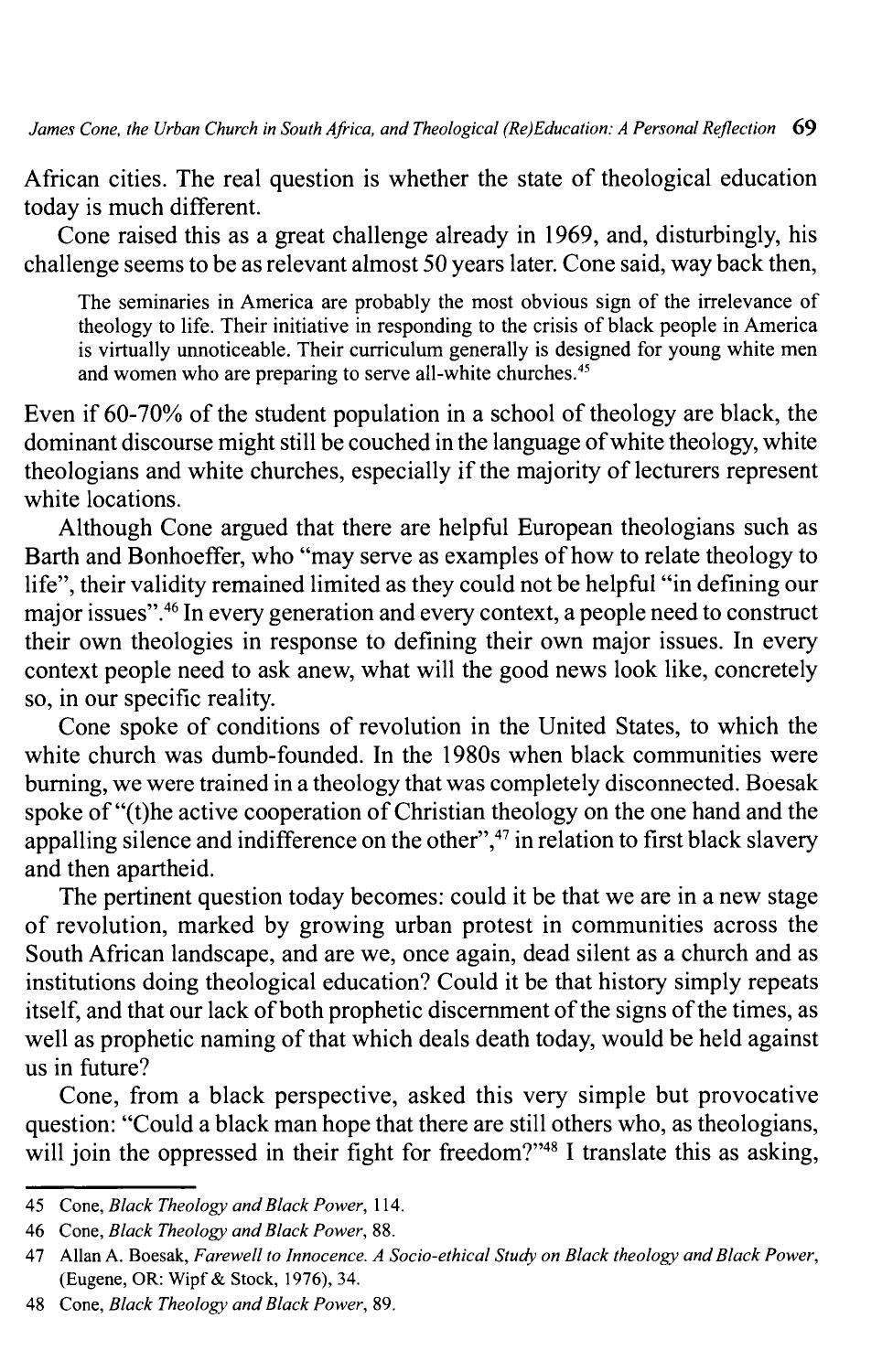"Could an oppressed people, black or other for that matter, hope that there are theologians who will not intellectualize about human suffering, but will stand in concrete solidarity, in the trenches of such suffering, to resist death and injustice, and to declare life and fight for justice?".

Of course, this is a presumptuous question in itself, to think an oppressed people would have any expectation of theologians, because, why should theology be of any meaning to them; or, at least, our intellectual, abstract theologies? The understanding of theology in the worlds of the oppressed is never an abstraction, hidden behind securitized university walls, but a lived experience with a historical God, often infusing their only hope against all odds.

Ifour lecturers, curricula, and pedagogies, are not embedded in the realities of urban suffering today – and this is largely black urban suffering – we will continue to reproduce urban illiterates. The inherent urban literacy many (black) students enter schools of theology with, often gets depleted or domesticated, through theological abstractions failing to connect with students' lived experiences. There is also an opportunity, through transformed pedagogical approaches, that place the lived experience of students at the centre, to build on such inherent urban literacy. Currently our pedagogies mostly do not allow for that.

#### *On interlocution, ruptures and conversions*

I started with an auto-ethnographic reflection, as without the experiences reflected there, I might not have come to a place of hearing or understanding the language and intention of James Cone. I would probably have been unready to face myself through the provocations of Cone, intellectually, had I not first had to face myself existentially: in the mirror of black children and white policemen and white courts; a black inner city neighbourhood in Chicago; and the immense warmth of hospitality extended to me by new black friends.

What these experiences did, was to facilitate an existential and epistemological rupture: existentially, I could no longer understand myself, my faith and my vocation as I have understood it before; and epistemologically, I had to recognize that what I knew was far removed from the lived experiences and felt knowledge of the majority of my fellow South Africans.

In the mirror of blackness, I was led into an expanded rationality, from merely intellectually knowing about justice, race and class, to now experiencing it emotionally and even physically. Suddenly, upon returning to South Africa from Chicago, at a deeply visceral level  $-\text{in}$  my deepest core  $-\text{I}$  knew what I knew, and that was that God was not neutral. And neither could I, the church or our theological education pretend to be neutral.

Vulnerable, black children became my interlocutors, helping me see, feel and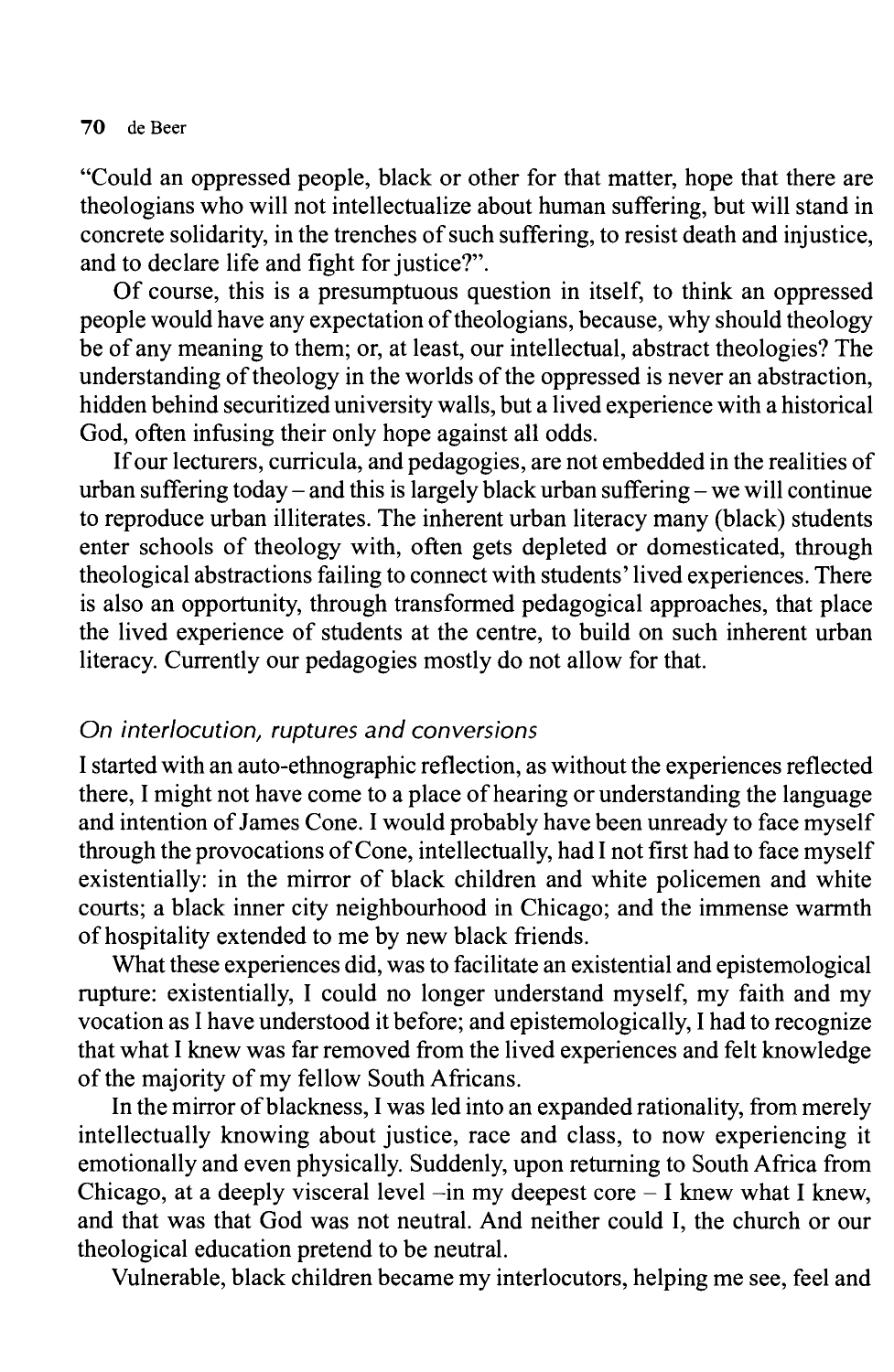experience life from the other side. The right interlocutors will create the conditions required for the epistemological and theological rupture that is required, if we are to become appropriately engaged urban ministers, theologians and scholars, in solidarity with those who are oppressed and excluded, and against the powers ofdarkness that lure around every comer, and sometimes in the pews and pulpits of our churches.

Such solidarity, even for people of faith, does not come naturally, as it goes against the grain of our comfort. It requires guides, interpreters and companions  $(i.e.$  interlocutors), able to pierce through our (pseudo-) innocence.<sup>49</sup> It often means existential, epistemological and theological rupture, in my case caused by an experience of existential pain, loss, anger, and - simultaneously - discovery.

Cone said, in reference to Merleau-Ponty: "one does not become a revolutionary through science but through indignation".<sup>50</sup> Those choosing justice choose so, not merely by an intellectual awakening, but through indignation, and, often, pain. I understand anger and pain as sources of either destruction or paralysis; or, if redeemed, as sources of radical new imaginations.

#### *Problematizing interlocution*

If our churches and institutions of theological education fail to choose as interlocutors those on the underside of society, we will remain shackled by constructs of faith and theology not relevant to our bigger context. And yet, the question of interlocution in itself should be problematized, as demonstrated by both Vellem<sup>51</sup> and Maluleke<sup>52</sup> in different reflections.

Historically, black liberation theology would consider the non-person as the interlocutor for doing theology and discerning God. Boesak said, "To be black in SouthAfrica means to be classified as a 'non-white' : a non-person, less than white and therefore less than human".<sup>53</sup> However, in post-apartheid South Africa there has been huge shifts. The affirmative action and black economic empowerment discourses were no longer based "on the heritage of the liberation paradigm"54 but skewed "to the requirements of big business in South Africa".<sup>55</sup>

**<sup>49</sup> Boesak,** *Farewell to Innocence***, 4.**

**<sup>50</sup> Cone, "Black Theology and the Black Church", 153.**

**<sup>51</sup> Vuyani S. Vellem, "Interlocution and Black Theology ofLiberation in the 21 st Century: a Reflection",** *Studia Historiae Ecclesiasticae: Journal ofthe Church History Society ofSouthern Africa***, (2012), 345 360.**

**<sup>52</sup> Tinyiko Maluleke, "Do I, with my Excellent PhD, Still Need Affirmative Action? The Contribution ofBlack Theology to the Debate",** *Missionalia,* **24:3 (1996), 303321 .**

**<sup>53</sup> Boesak,** *Farewell to Innocence,* **26.**

**<sup>54</sup> Vellem, "Interlocution and Black Theology ofLiberation in the 21st Century", 348.**

**<sup>55</sup> Vellem, "Interlocution and Black Theology ofLiberation in the 21st Century", 348.**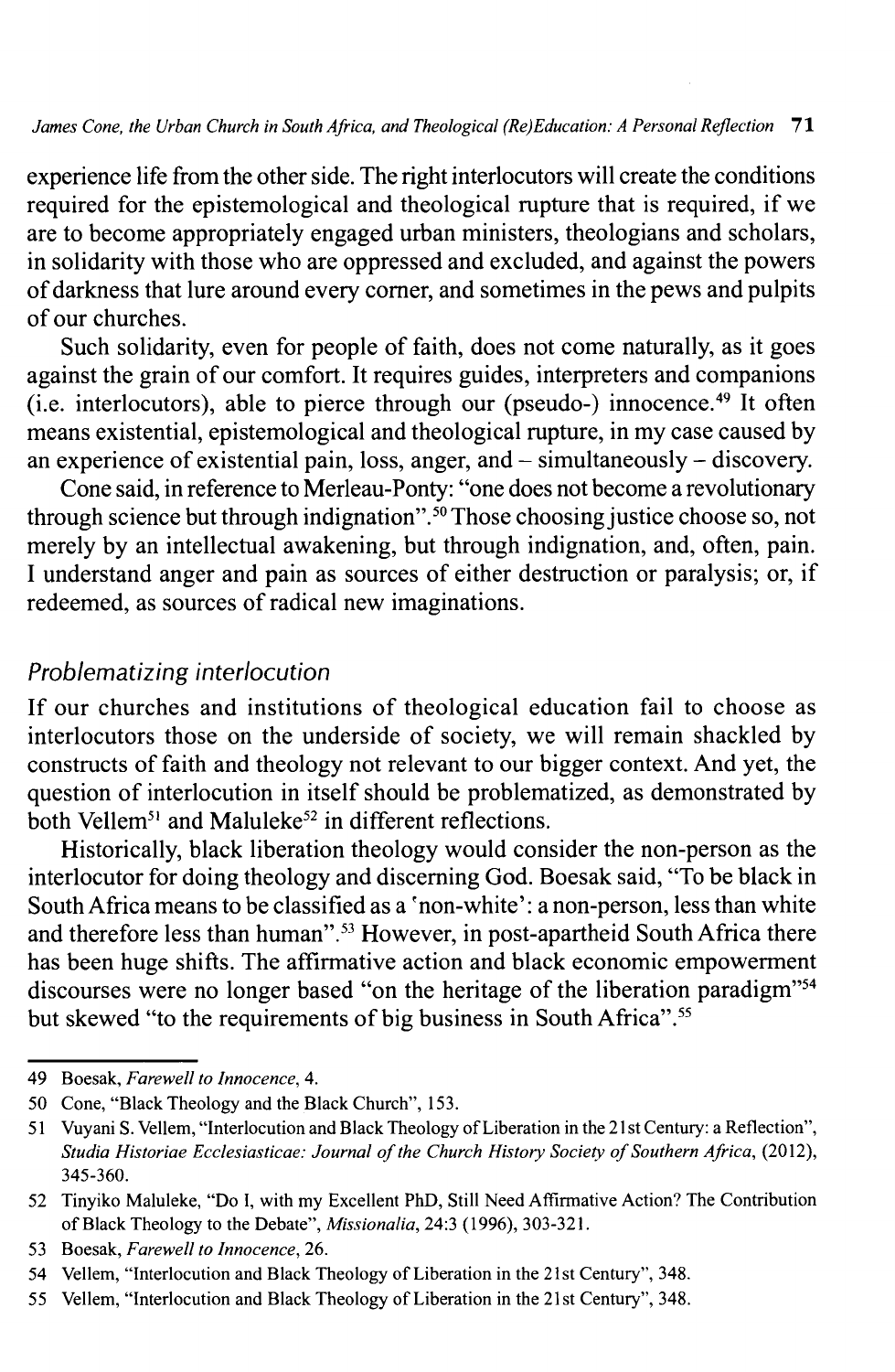Maluleke, already more than 20 years ago, stated: "The lack of a clearly thought out, liberation-oriented and identifiable community of interlocutors in the AA (affirmative action) debate has tended to reduce it to a middle class talk-shop".56 Rural black women, street homeless people or the average young unemployed person living in an informal settlement, are not the interlocutors in this debate. Maluleke laments the shift from the poor non-person to the black middle class person, as the new interlocutor.<sup>57</sup>

Both Vellem and Maluleke, from a black liberation theological perspective, question whether a black middle class person could be seen as "an authentic black interlocutor",<sup>58</sup> as, in their view, middle-class blacks do not represent "the original understanding of blackness as interlocutor for Black Theology of liberation".<sup>59</sup> Blackness in Black Theologies of liberation, refers to the non-person, "the memory of the miserable",<sup>60</sup> those finding themselves in dehumanized conditions, on the outside looking in. This hardly refers to the black middle-class person.

#### *On pseudo-innocence***,** *conversions***,** *and collective ownership*

The ruptures I refer to above constitute conversion, but also calls for on-going, multiple conversions. For Cone "(I)t is not enough to be sorry or to admit wrong. To repent involves change in one's whole being. In the Christian perspective, it means conversion".61 The ruptures mediated by interlocutors and experiences such as I described earlier, requires a commitment to locate oneself anew, epistemologically, theologically, but even physically.

Perhaps one of the great mistakes of post-1994 South Africa, is the assumption that - miraculously, without any ruptures or conversions, white South Africans have dealt with or repented of racism, and their complicity in or silence about apartheid wrong-doings.

Without deep conversion experiences, usually mediated by the right interlocutors and occurring in the form of decisive ruptures, individuals and institutions will remain with what Boesak speaks of as "pseudo-innocence": that which "blocks of all awareness and therefore the sense of responsibility necessary to confront the other as human being".<sup>62</sup> Such pseudo-innocence "leads to an

**<sup>56</sup> Maluleke, "Do I, with my Excellent PhD, Still Need Affirmative Action?", 316.**

**<sup>57</sup> Maluleke, "Do I, with my Excellent PhD, Still Need Affirmative Action?", 316.**

**<sup>58</sup> Vellem, "Interlocution and Black Theology ofLiberation in the 21 st Century", 348.**

**<sup>59</sup> Vellem, "Interlocution and Black Theology ofLiberation in the 21 st Century", 348.**

**<sup>60</sup> Vuyani S. Vellem, "Unshackling the Church",** *HTS Theological Studies,* **71(3), Art.#3119, 5 pages, [<http://dx.doi.org/10.4102/hts.v7113.3119>](http://dx.doi.org/10.4102/hts.v7113.3119). (2015).**

**<sup>61</sup> Cone,** *Black Theology andBlack Power***, 81.**

**<sup>62</sup> Boesak,** *Farewell to Innocence***, 4.**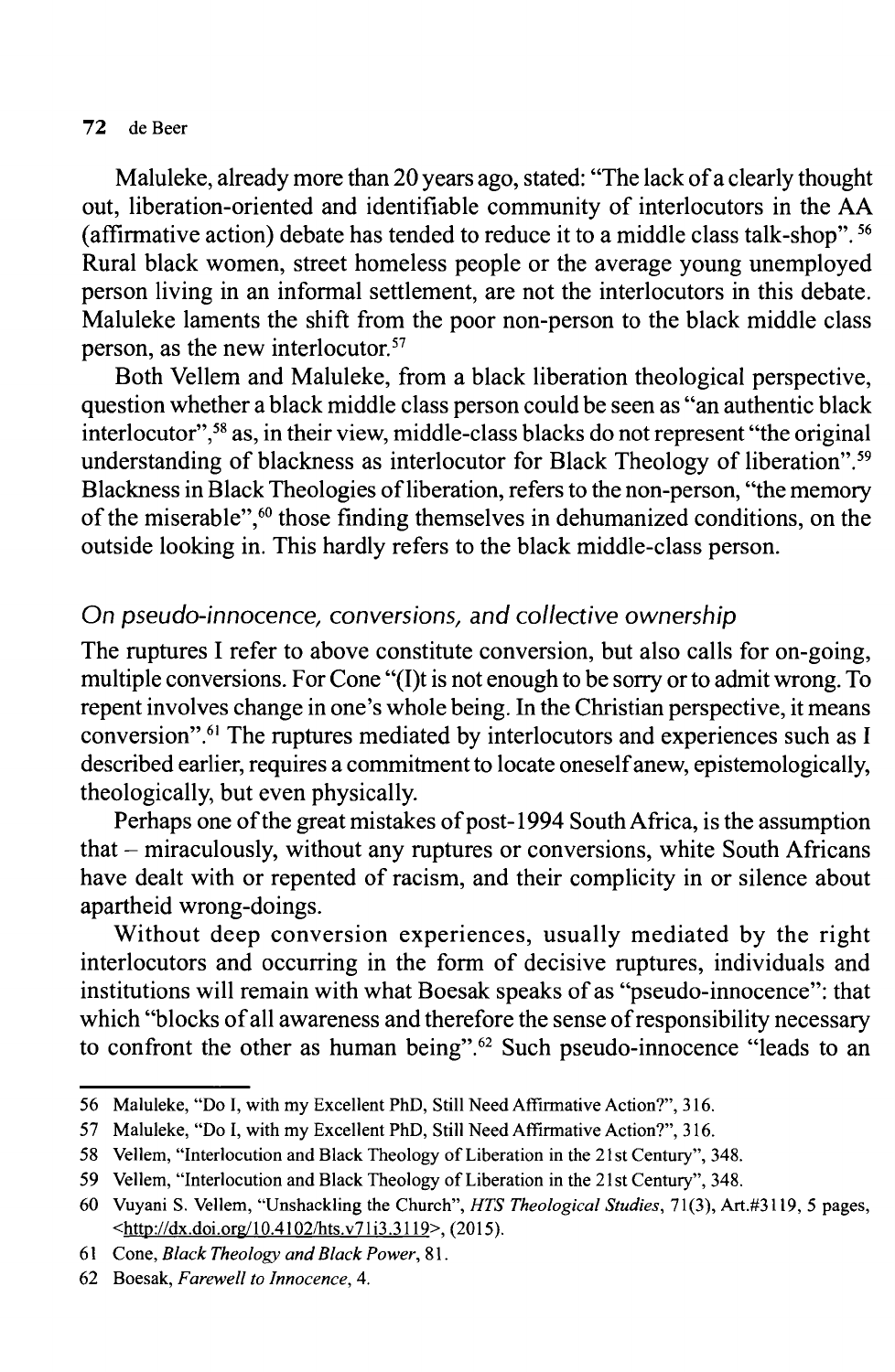inability to repent", but, insists Boesak, is necessary to sustain the status quo and preserve privilege, whilst presenting a façade of being reconciled.

Kritzinger speaks of the necessity of conversion, which, he elsewhere proposes, implies the re-evangelization of the (white) church.<sup>63</sup> This implied "that something went seriously wrong in the evangelisation of the white community until now".<sup>64</sup>. Black theology also called for black people to be re-evangelized, which would mean "self-acceptance... as created in the image of God" and "committing themselves to the struggle for justice". $65$ 

Only once such conversion, re-evangelization or re-education occurs, often mediated by ruptures in a false sense of innocence, and an invitation into a new kind of consciousness, can it become possible to discern collective ownership.

The white liberal is confronted, says Boesak, in that s/he can no longer do things for blacks but are invited to discern what the oppressed are doing for themselves, and then to be in solidarity with that.<sup>66</sup> At the same time, their task should be that of advancing similar liberation in their own white communities. What Boesak does, similar to Cone or Kritzinger, is not only to expose the liberal for their pseudo-innocence, but also to invite them to go beyond doing things for people, into a place of deep solidarity. This is the distinction between the liberal, on the one hand, and the radical or liberationist, on the other. Collective ownership  $-$ theologically, psychologically and practically  $-$  for societal challenges would become a point of departure for collective action in the direction of deep liberation / transformation. Through collective action, prophetic signs ofradical collective ownership in <sup>a</sup> concrete economic sense - in how land, property and resources are shared or redistributed - will start to emerge.

The innocence Boesak speaks of, also has implications for blacks. He speaks of how conditions of oppression can breed a certain mentality, making "a virtue out of powerlessness, weakness, and helplessness", $67$  even if now one finds oneself in a position of power or privilege. An affirmation of one's personhood  $-$  a new consciousness  $-$  is a powerful act that constitutes a farewell to innocence,<sup>68</sup> and, now, also an acknowledgment of complicity in on-going suffering.

**<sup>63</sup> J.N.J. (Klippies) Kritzinger, "Re-evangelising the White Church",** *Journal ofTheologyfor Southern Africa,* **76 (September 1991), 106-116.**

**<sup>64</sup> Kritzinger, "Re-evangelising the White Church", 107.**

**<sup>65</sup> G.J.C. Van Wyngaard, "White Theology in Dialogue with Black Theology: Exploring the Contribution of Klippies Kritzinger",** *HTS Teologiese Studies/Theological Studies,* **72 (1), a3033, [<http://dx.doi.](http://dx.doi.org/10.4102/hts.v72il.3033) [org/10.4102/hts.v72il.3033](http://dx.doi.org/10.4102/hts.v72il.3033)>. (2016); J.N.J. (Klippies) Kritzinger,** *Black Theology: A Challenge to Mission,* **(Pretoria: Unpublished DTh thesis, University of South Africa, 1988).**

**<sup>66</sup> Boesak,** *Farewell to Innocence,* **5.**

**<sup>67</sup> Boesak,** *Farewell to Innocence,* **3.**

**<sup>68</sup> Boesak,** *Farewell to Innocence,* **6.**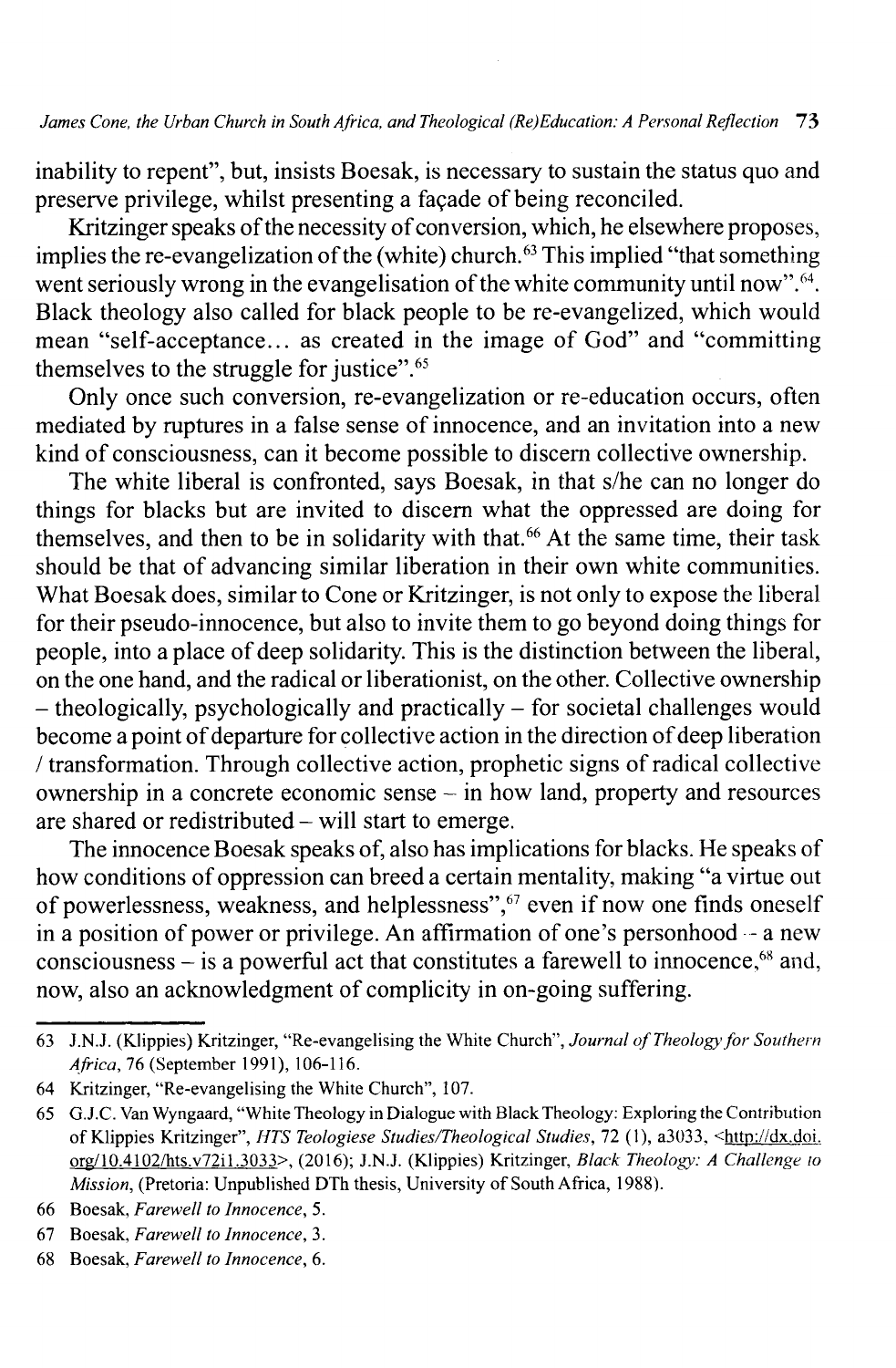# *Part 3: A Radical New Imagination: Theological (Re)Education towards Being an (Urban) Church of the oppressed*

#### *Beyond abstractions: concrete theology and spirituality*

It is the contention of this article that much of liberal theology tends to fall into abstractions, that fail to engage in embodied ways with concrete urban struggles.

For both Cone and Gutierrez, God's intervention and participation in history is a concrete and liberating participation. Cone said:<sup>69</sup> "the knowledge of God is neither mystical communion nor abstract rational thought; rather, it is recognizing divine activity in human history through faith".70 The task of black theology is to redefine "all religious and nonreligious forms of thought... in the light of the liberation of the oppressed".<sup>71</sup> Cone goes even further, emphasizing the centrality ofChrist's incarnation as taking upon himself "the oppressed condition" in order to mediate human liberation so all humanity can be what God intended for them.<sup>72</sup>

Theology is concrete contextual engagement in and with the contemporary historical struggles of people. Boesak writes that theology "begins with the experience of the actual struggles, suffering and joys of particular communities".<sup>73</sup> Such theology is not "detached, cool, objective, or neutral", but is "passionately involved". In the case of black people in urban informal settlements, or  $LGBTIQ+$ communities, or first nation people of Canada, or girl children trafficked for commercial sex in Thailand, theology would begin in the actual sufferings and joys of those communities.

Theology done without deep engagement in the actual lived experiences of the contexts in which it is done, is abstract theology, creating impotency. The locatedness of our theological schools – theoretically, intellectually, but also physically, existentially and in terms of solidarity  $-$  therefore needs to be interrogated. Similarly, the locatedness ofthe urban church needs to be questioned, in terms of its proximity to urban struggle, its solidarity with those struggles, and the ways in which it peddles other-worldly spiritualities or mediates concrete and multiple freedoms, in close collaboration with concrete local communities.

**<sup>69</sup> James H. Cone, "Black Consciousness and the Black Church: a historical-theological interpretation",** *The Annals oftheAmerican Academy ofPolitical andSocial Sciences,* **Vol. 387,** *The Sixties: Radical Change in American Religion* **(January 1970), 4955 .**

**<sup>70</sup> Cone, "Black Consciousness and the Black Church", 51.**

**<sup>71</sup> Cone, "Black Consciousness and the Black Church", 5253 .**

**<sup>72</sup> Cone, "Black Consciousness and the Black Church", 52.**

**<sup>73</sup> Boesak,** *Farewell to Innocence,* **12.**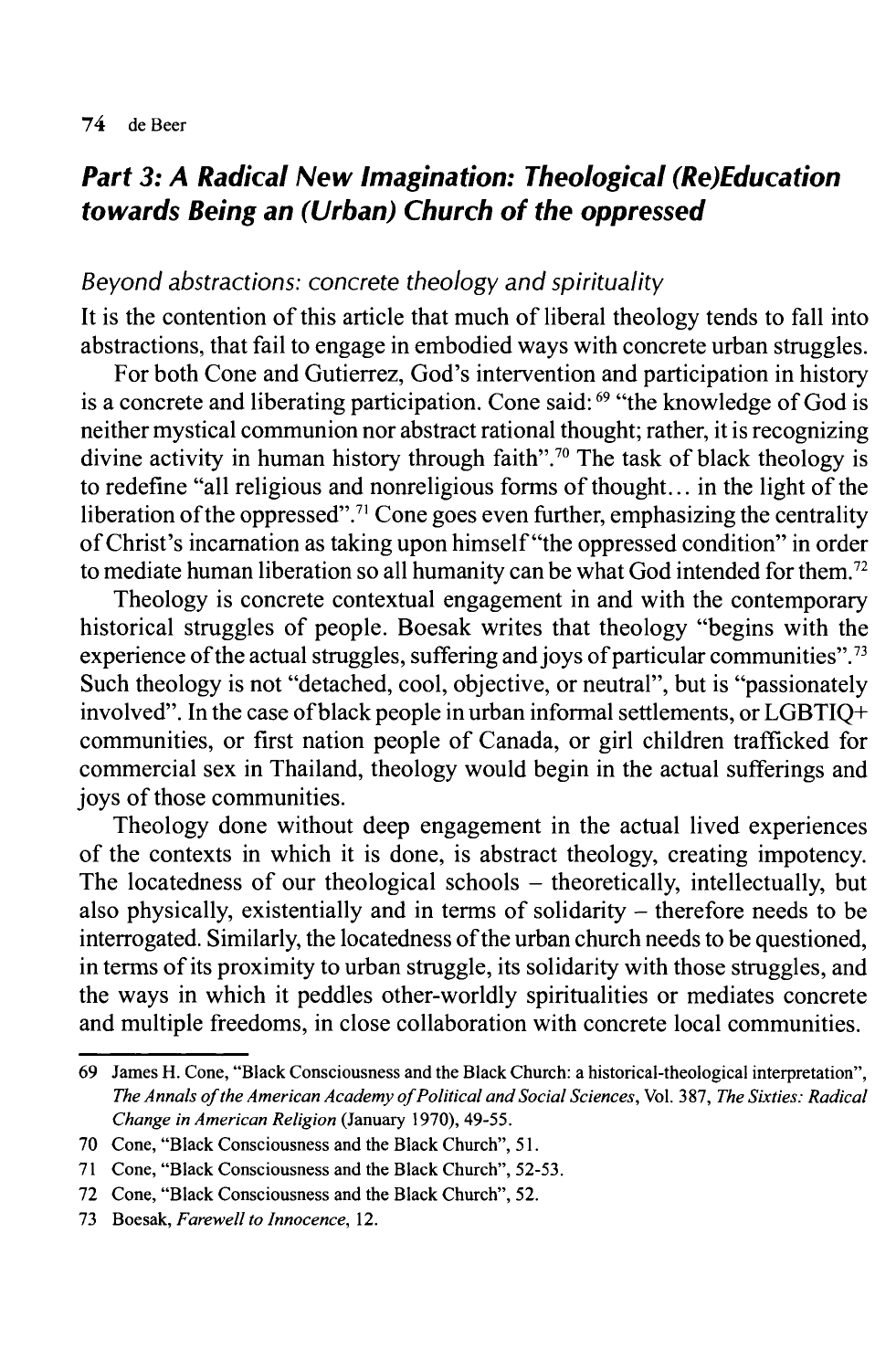## *Re-educating theology: recovering the gift of black, liberation and other contextual theologies*

Klippies Kritzinger<sup>74</sup> wrote that white theologians typically dealt with black consciousness or black theology by ignoring it. One can hardly imagine that, in 2018, in a country that is predominantly black, the insights and articulations of black theology and black consciousness remain absent from most dominant white theological discourse. Without such insights, doing theology responsibly in the contexts we find ourselves in, seems almostimpossible. Black theological insights can help to explain much of the current outpouring of anger and unresolved pain; if only we chose our interlocutors right.

There is a sense in which theology, as it is practised at mainstream public universities, need to undergo a process of re-education. The contextual cries emerging from marginal urban communities, and the cry for decolonial, transformed education recently coming from students across our country, demand such re-education. What is as lacking as in the 1980s is articulate, bold and consistent prophetic theologies, practised by church denominations, local churches or schools of theology. Instead, prophetic theology remains the preserve of a few marginal scholars, church activists or pastors. It seems as if the boldest prophecies today come from social movements emerging in response to many socio-economic challenges, in communities all across the country. The modern-day prophets are people like S'bu Zikode of Abahlali base Mjondolo, the domestic workers in Sea Point leading a chapter of "Reclaim the city", or the young activists ofthe Social Justice Coalition in Khayelitsha. We would do well to heed to their prophetic voices.

Since the bias of this paper is a deep discomfort with the status quo, and suspicion of church theology, it suggests the radical re-education of theology itself, with the help of black, liberation, womanist, feminist, queer and other contextual theologies. It suggests our collective and on-going theological re-education as people preaching in pulpits and teaching students, if our education is to "lead out" from captivity to freedom.

## *The problem of liberal theological education*

The problem with liberal theological education is its failure to choose sides. It seldom shows solidarity, except with that which protects its own comfort. Cone describes the liberal as one who "wants change without risk, victory without blood".75 Resisting any form of "extremism", as many urban struggles might

**<sup>74</sup> J.N.J. (Klippies) Kritzinger, "Liberating whiteness: Engaging with the anti-racist dialectics of Steve Biko", [<http://uir.unisa.ac.za/bitstream/handle/10500/4326/Kritzinger.pdf>](http://uir.unisa.ac.za/bitstream/handle/10500/4326/Kritzinger.pdf). (2008).**

**<sup>75</sup> Cone,** *Black Theology andBlack Power,* **27.**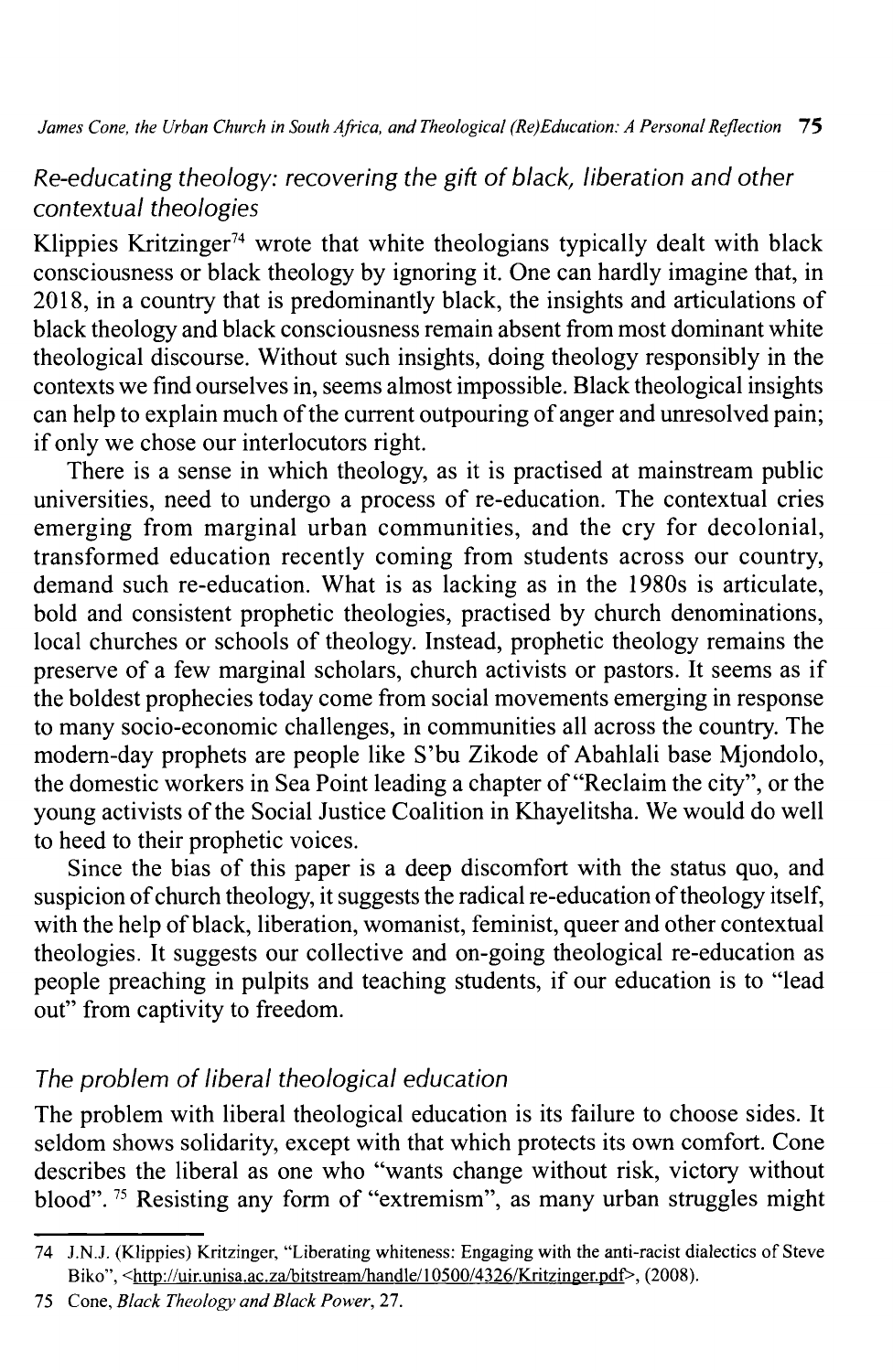be framed by the liberal, is more important to the liberal than resisting the institutional or systemic violence that createsthe fertile soil for urban struggle and "extremism" to start with. This resembles the church theology described in the *Kairos Document*,76 which only offered "limited, guarded and cautious" critique of apartheid, superficial and tentative in relation to the severity of the crisis. It is precisely such a theology that, when faced with the present crisis in South Africa, leaves so many Christians and Church leaders in a state of near paralysis.

My reading is that the state theology of theological schools at public universities and in the larger white Afrikaans-speaking churches today made way for a church theology, speaking cautiously and softly, if it speaks at all.

The liberal white, says Cone, "is a strange creature; he verbalizes the right things. He intellectualizes on the racial problem beautifully".77 And yet, the racial problem is not "their" problem, even if they benefit from it. When the liberal, occasionally, allow themselves to be outraged at what they see as wrong, Cone78 suggests they then want to 'help' without their own comforts being compromised. Their commitment, even if offered in the form of finances or voluntary service, is still done by sitting on the fence, not taking sides, hardly asking about the causes of the suffering they see, or, if they are able to discern the cause, not wanting to ruffle feathers, as it would impinge on their own situation.

Today, even faster than imagined, a liberal black middle-class and elite has emerged, that runs exactly the same risk of wanting change without sacrificing comfort. Many local congregations of mainstream denominational churches, both black and white, practice a new form of state theology, similar to many Pentecostal, charismatic or African initiated churches, expressed in uncritical support of the ruling party. Apartheid and colonialism's racistlegacies are today combining with the collusion between a black government and neoliberal capital, which intensifies the struggle for the non-person, mostly – although not exclusively – the urban and rural poor, and predominantly black.

Cone said: "Black people know who the enemy is, and they are forcing the liberal to take sides".<sup>79</sup> Whether the black "non-person", in Boesak's definition, can still know who the enemy is, and whether the enemy comes only in the form of white capital, need to be contested. Biko,<sup>80</sup> of course, insisted to speak of non-whites as those blacks aspiring for whiteness, void of a clear and committed black consciousness. The combination of non-whites, in the Bikoist sense, white

**<sup>76</sup> The Kairos Theologians,** *The Kairos Document: Challenge to the Church: a Theological Comment on the Political Crisis in South Africa,* **(Johannesburg: Skotaville Publishers, 1986).**

**<sup>77</sup> Cone,** *Black Theology andBlack Power***, 27.**

**<sup>78</sup> Cone,** *Black Theology andBlack Power***, 27.**

<sup>79</sup> Cone, *Black Theology and Black Power*, 27.

**<sup>80</sup> Steve Biko,** *I Write whatILike,* **(London: Heinemann, 1978), 52.**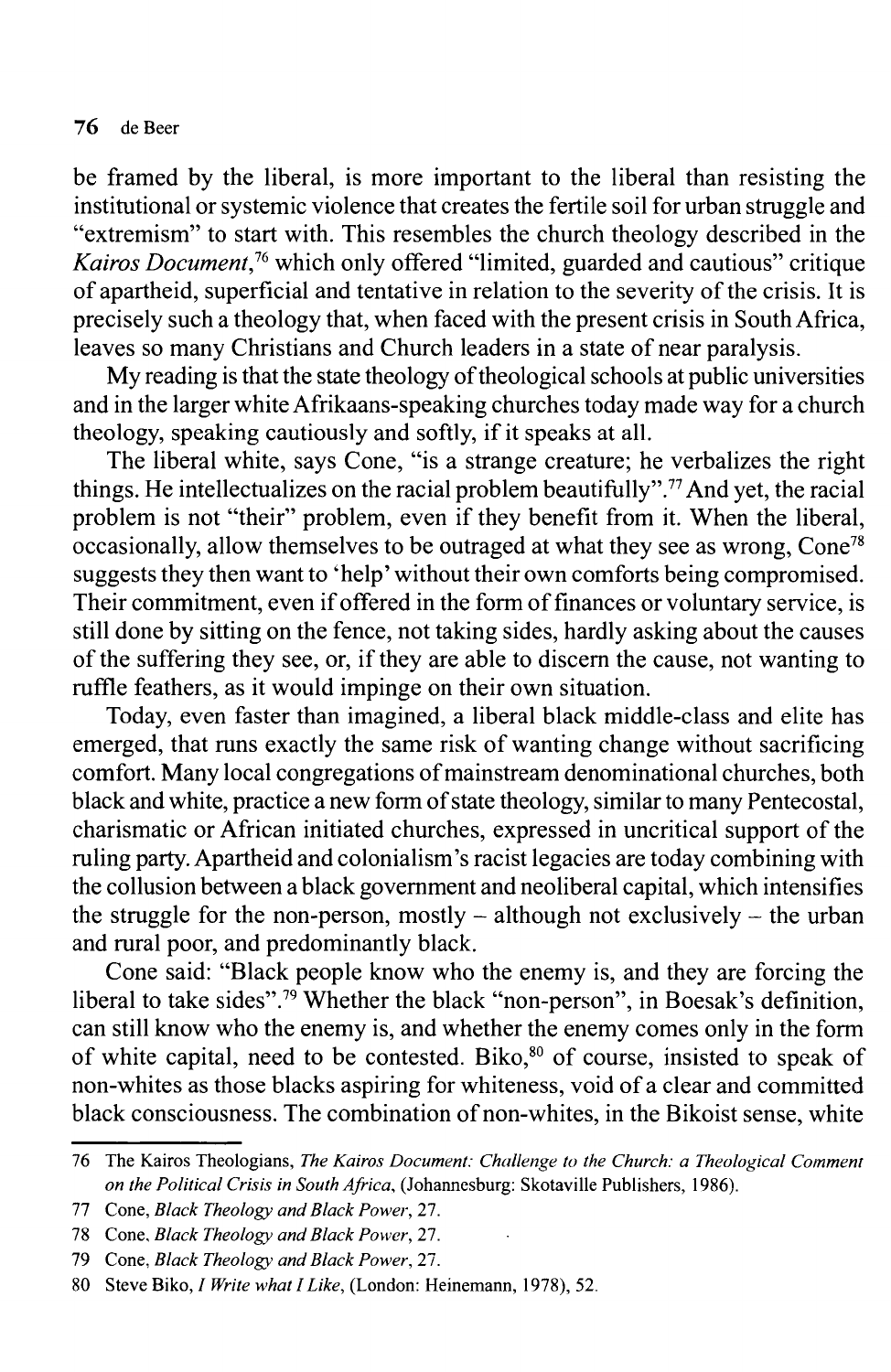racism, government corruption, neoliberal capital, flourishing church theologies, and liberal theological education, today only spells one things for the poor masses: death.

In a context where the overwhelming odds are against the poor, sides need to be taken.

## *Taking sides*

We need our theologies to be re-educated with the help of those theologies that were violently marginalized and epistemicized. If we are serious about engaging the margins, not only as phrases in mission statements but through concrete actions in solidarity, we need to read black, liberation and womanist theologies; and allow such theologies to read us.

Engaging these theological constructs intellectually only, would not facilitate the ruptures or re-education we today require. We need to be read by those who are poor and homeless and hopeless - those for whom affirmative action policies or debates about land expropriation did not result in access, freedom or hope. They need to read us, our churches and our models of theological education to help us see how impotent our grand constructs have become, in the face of their struggles. And we can only be read by them, if we are close enough.

In this regard Cone's challenge is valuable. Cone says: "To study theology from the perspective ofBlack Theology means casting one's mental and emotional faculties with the lot of the oppressed so that they may learn the cause and the cure of their humiliation".81 Cone asserts that only a '"ghetto theology', a theology which speaks to black people",<sup>82</sup> holds the promise of life. Unless the theologies we construct together in public universities in 2018 are "ghetto theologies", speaking to those living in vast urban informal settlements, or slum housing, with little signs of a better future soon, our theologies hold little promise for the urban dwellers of such settlements  $-$  "it is a lifeless message".<sup>83</sup>

In considering the spaces where theological education occurs at public universities in South Africa, one needs to ask: Whose spaces are these? Whose location, whose definition and whose consciousness determine the agenda, the curriculum and the pedagogical commitments?

For as long as our theologies are permeated by white European thought, void of the lived experiences of the majority of South Africans, they would remain neutral, liberal, unjust, and therefore death-dealing.

**<sup>81</sup> Cone, "Black Consciousness and the Black Church", 53.**

<sup>82</sup> Cone, *Black Theology and Black Power*, 32.

**<sup>83</sup> Cone,** *Black Theology andBlack Power***, 32.**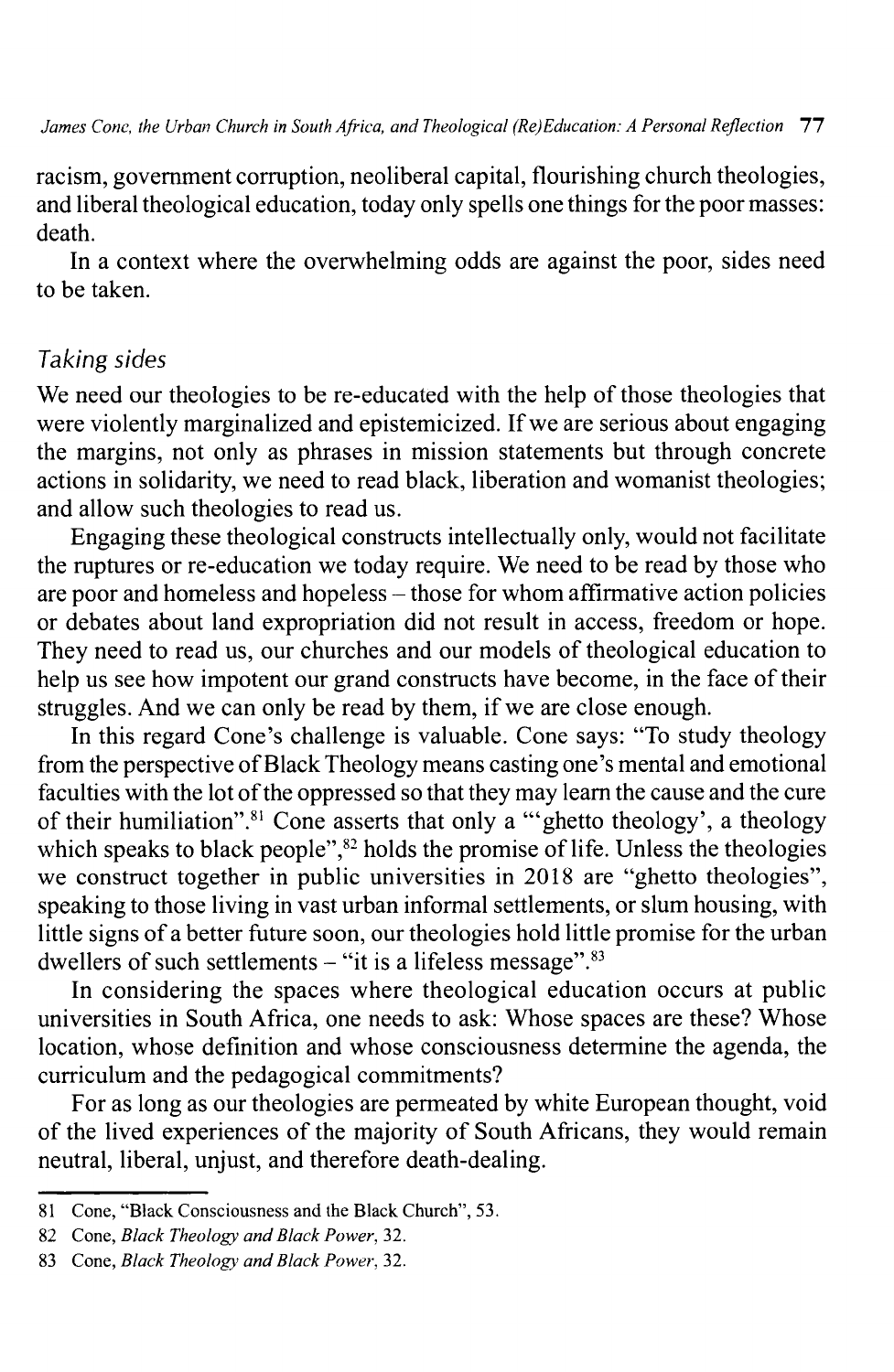Black consciousness and black theology could assist in challenging "white people's definition of Christianity",<sup>84</sup> instead inviting self-definition - personally, communally and also theologically. Biko said it like this: "we felt the need to explain ourselves and to be understood from our own vantage point and not from the perspective and experiences of whites".<sup>85</sup>

In theological spaces this becomes contested terrain. The desire and insistence of self-definition, as practised by proponents of black consciousness and black theology, easily clash with historical power constructs, vested denominational interests, or dominant theological positions, void of such a consciousness. The question becomes whether so-called integrated spaces in schools of theology at public universities in South Africa, merely co-opt people into whiteness, or whether a new and radically inclusive ethos and consciousness are shaped collectively.

Cone says: "the power of definition is a prerogative the oppressor never wants to give up".86 And yet, in every new generation, when black consciousness is embraced afresh by a younger generation of people, there is a new insistence on self-definition and reclamation of that which has been lost. It is often when such assertion happens, that hidden racism surfaces. Cone speaks of how racism gets masked until resistance breaks out: "When blacks retreat and accept their dehumanized place in white society, the conflict ceases. But when blacks rise up in freedom, whites show their racism".<sup>87</sup> When the protests on South African university campuses erupted, many academics ascribed the protests to a third force. Many others, often a younger generation, simply would not take sides. The liberal university, and schools of theology, would rather that vulnerable people remain excluded, than to take sides which might compromise positions of, or proximity to, power.

The gift of black theology to our institutions of theological education, could be to help grow a collective understanding of victimhood and oppression, whilst at the same time fostering a collective, new and liberationist consciousness, resisting the violation of humanity in any form.<sup>88</sup> The kind of theology imagined here is not merely relevantin its nicely crafted theological articulations, but is expressed in deep, clear and concrete solidarity.

**<sup>84</sup> Cone, "Black Theology and the Black Church", 148.**

**<sup>85</sup> Biko,** *I Write whatILike,* **149.**

**<sup>86</sup> Cone, "Black Theology and the Black Church", 149.**

<sup>87</sup> Cone, *Black Theology and Black Power*, 26.

**<sup>88</sup> Cone, "Black Consciousness and the Black Church", 50.**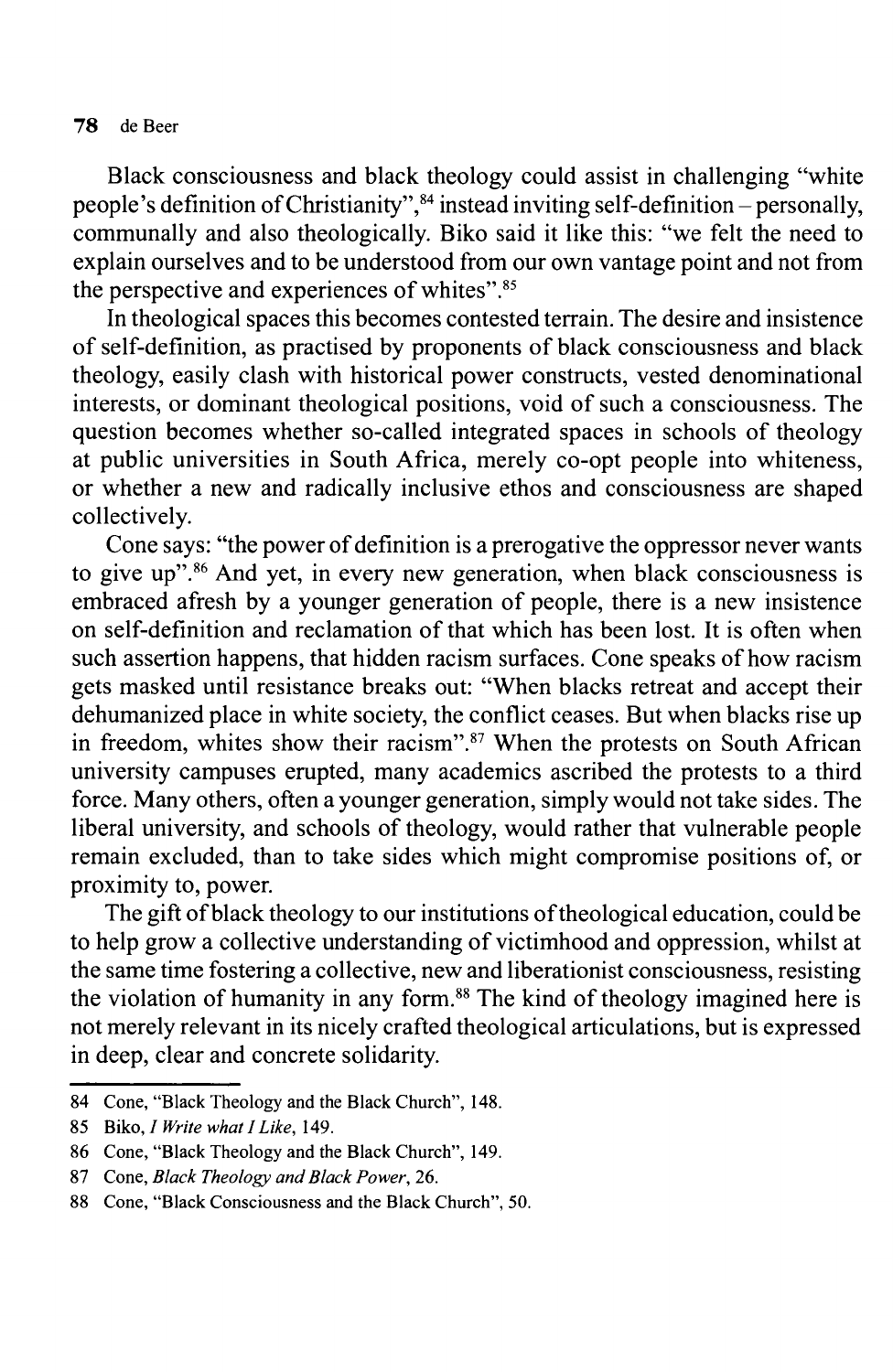### *Schools of prophets*

What is called for here, is not for liberal church theologies, but for radical prophetic theologies. For Cone, there was no place for liberals in the struggle for freedom from oppression, simply because a liberal stance, bathed in neutrality, lack what it takes to mediate revolutionary change. For Cone "there are places... for 'radicals'... white and black, who are prepared to risk life for freedom... who hate evil and refuse to tolerate it anywhere".<sup>89</sup>

As a result of theological re-education, theological work at public universities in South Africa should by definition be prophetic theology, standing with the oppressed, mediating epistemological ruptures, encouraging existential and locational displacement, facing ourselves in the face of the other, whilst learning to articulate the claims of liberation Jesus announced in his inaugural sermon.

This work should no longer be left for the few "radicals" on the margins of our theological institutions. This should be the prophetic, contextual and liberating theologies that in every new generation would discern, in the light of the Word of God, what forms oppression is taking, who the oppressed or oppressors are, and how Christ  $-$  in that new context  $-$  comes to us through the oppressed.

Theological education that is unable to discern that which deals death is unworthy to be taught, not only at public universities, but anywhere.

# **Church of the Oppressed**

For Cone, "(T)he church is that community which refuses to accept things as they are and rebels endlessly against the humiliation and oppression of man (sic)".<sup>90</sup> If this is indeed what the church is, one can rightly ask in how far the average institutional church community in urban South Africa is authentically church. Cone said of white and black churches in the US:

**Both have marked out their places as havens of retreat, the one to cover the guilt ofthe oppressor, the other to daub the wounds ofthe oppressed. Neither is notably identified with the tearing-healing power of Christ. Neither is a fit instrument of revolution**.91

In contemporary South African churches, hearing the language of liberation is rare in the white but even the black church, as we largely practice a domesticated or escapist faith.

<sup>89</sup> Cone, *Black Theology and Black Power*, 28.

**<sup>90</sup> Cone, "Black Consciousness and the Black Church", 53.**

**<sup>91</sup> Cone,** *Black Theology andBlack Power***, 115.**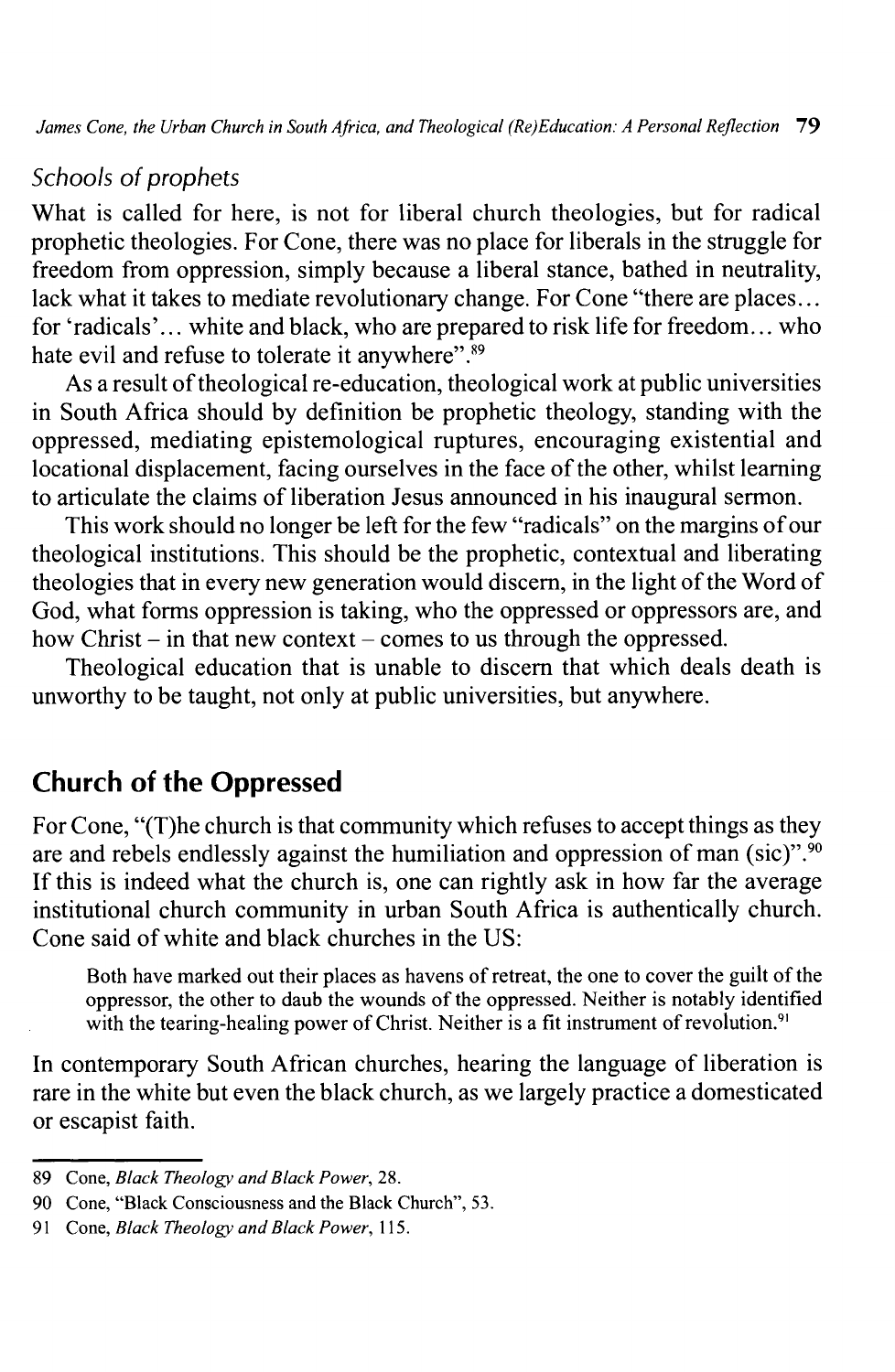If blackness is defined by Cone as "sharing in the condition of those who are oppressed and participating in their liberation<sup>", 92</sup> then clearly today not all black churches can assume to be black any longer.

There seems to be enough evidence that though one's skin is black, the heart may be lily white. The real questions are: Where is your identity? Where is your being? Does it lie with the oppressed black or with the white oppressor?"<sup>93</sup>

For Cone,<sup>94</sup> the black church failing to recognize this and making a commitment to participate in the liberation of the oppression, would be harshly judged.

Today, if we use "black" and "white" not in the sense of pigmentation but of consciousness, the black church in South Africa might not be so black any longer, and some mixed-race faith communities, siding with the oppressed where they are, might have embraced Cone's black Christ. For Cone, "(i)t is not possible to be for Christ and not be for his people, the oppressed and unwanted in society".<sup>95</sup>

It is a matter of choice. Just as "(w)hite theology and the white segregated church could never give the answers to the urgent existential questions of black people"96, similarly the black middle-class of Biko, or the post- civil rights black church of Cone, have lost their ability to be the right interlocutors for understanding black oppression. For Cone<sup>97</sup>, both white and black church "have taken the road marked 'the good life', avoiding the call to discipleship, which is the call to suffering and death".98

Central in Cone's theology is an insistence on radical discipleship which, for him, meant solidarity with Christ in the oppressed. For Cone a church, not driven by the liberation of the (black) oppressed, or by goals expressed in a new humanity. has ceased to be church.<sup>99</sup> Cone insists that "the church of the Oppressed One must be... a community that is totally identified with the goal of all oppressed people as symbolized in the condition ofblack people".100 For him, a church deeply moved by Christ and longing to follow Christ, "must go where suffering is and become black also".<sup>101</sup> Where do we have to go, and be, today?

**<sup>92</sup> Cone, "Black Consciousness and the Black Church", 55.**

**<sup>93</sup> Cone, "Black Theology and the Black Church", 152.**

**<sup>94</sup> Cone, "Black Consciousness and the Black Church", 55.**

**<sup>95</sup> Cone, "Black Consciousness and the Black Church", 53.**

**<sup>96</sup> Cone,** *Black Theology andBlack Power***, 38.**

**<sup>97</sup> Cone,** *Black Theology andBlack Power***, 115.**

**<sup>98</sup> Cone,** *Black Theology andBlack Power***, 115.**

**<sup>99</sup> Cone,** *Black Theology andBlack Power***, 115.**

**<sup>100</sup> Cone, "Black Consciousness and the Black Church", 53.**

<sup>101</sup> Cone, *Black Theology and Black Power*, 69.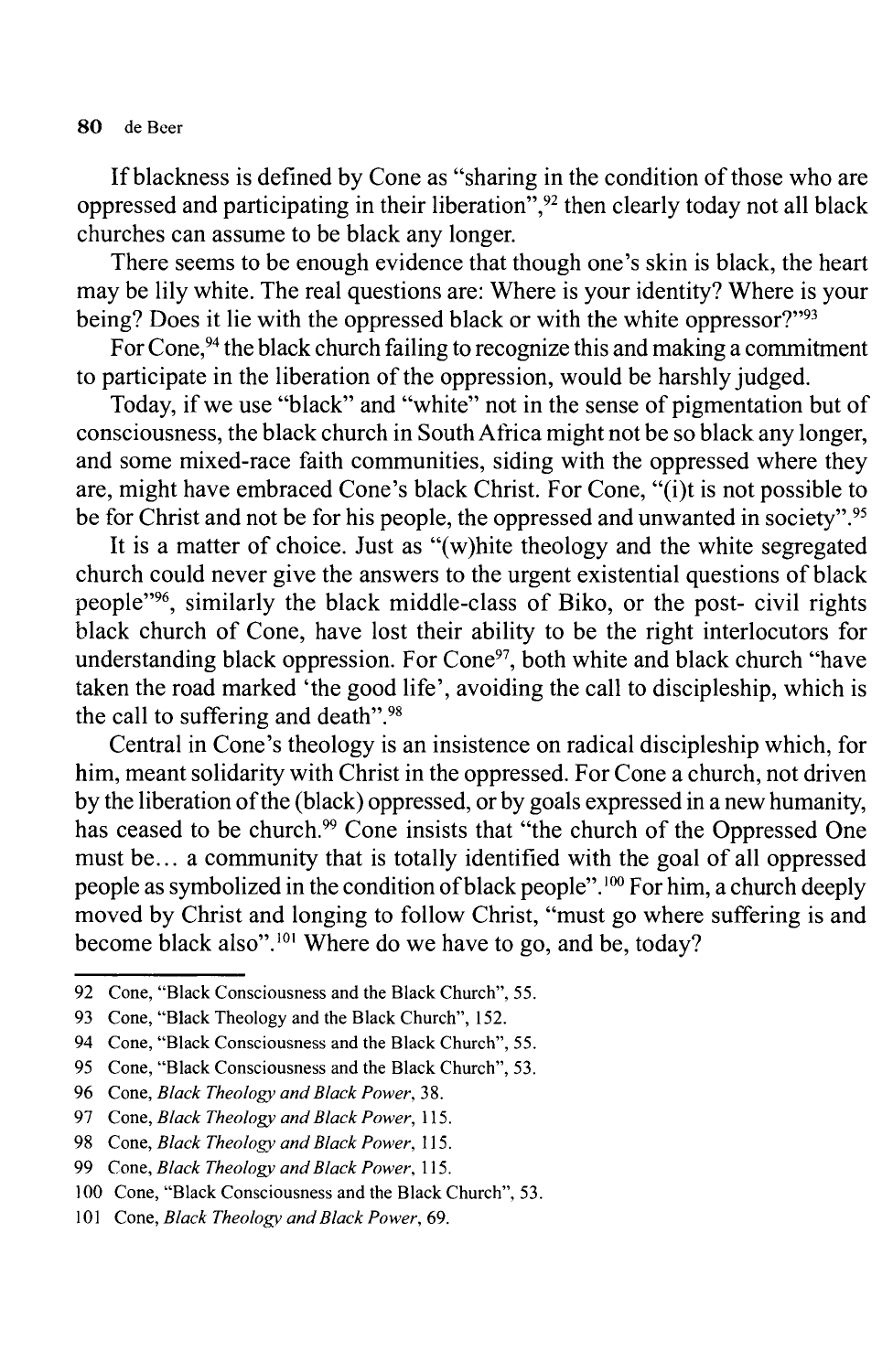# **Liberation Towards a New Humanity: the Call to Take a Stand**

Cone's black theology was not an exclusivist or anti-white theology as detractors would want to make it out to be, or as it could be perceived on the surface. The freedom sought by Cone was a freedom for all peoples, both black and white.

Black Theology is a passionate call to freedom, and although it directs its voice to black people, it nonetheless hopes that white people will hear and be saved.<sup>102</sup>

Cone's longing is for the transformation of humanity and the whole world. His challenge was to go beyond reactive theology, or, even more specifically, beyond "a mere reaction to white racism", and to start outline an imagination for "a new socially constructed humanity for the whole inhabited world".<sup>103</sup> Although his own point of departure is the black experience of struggle, he argues that the struggles for justice of black people should connect to the struggles for justice of all oppressed people "so that together all the victims ofthe world might take charge of their history for the creation of a new humanity".<sup>104</sup>

This would require more thorough socio-theological analysis and imagination ofa society in which all relationships would fall within the scope ofa liberationist commitment to collective freedom and a new humanity.

Jesus modelled a new way of living, disrupting the status quo and insisting on a different way of being human, together. Biko's quest was for a true humanity. Cone pleaded for the same. Unless urban churches and theological education in South Africa take a clear stand, to be with the oppressed whoever they might be, concretely so, we will be unable to mediate the kinds of freedom and humanity envisaged by Jesus, Biko or Cone. From places of neutrality we might very well speak liberally, but, ultimately, will be judged by our actions.

**<sup>102</sup> Cone,** *Black Theology andBlack Power***, 16.**

**<sup>103</sup> Cone, "Black Theology and the Black Church", 153.**

**<sup>104</sup> Cone, "Black Theology and the Black Church", 153.**